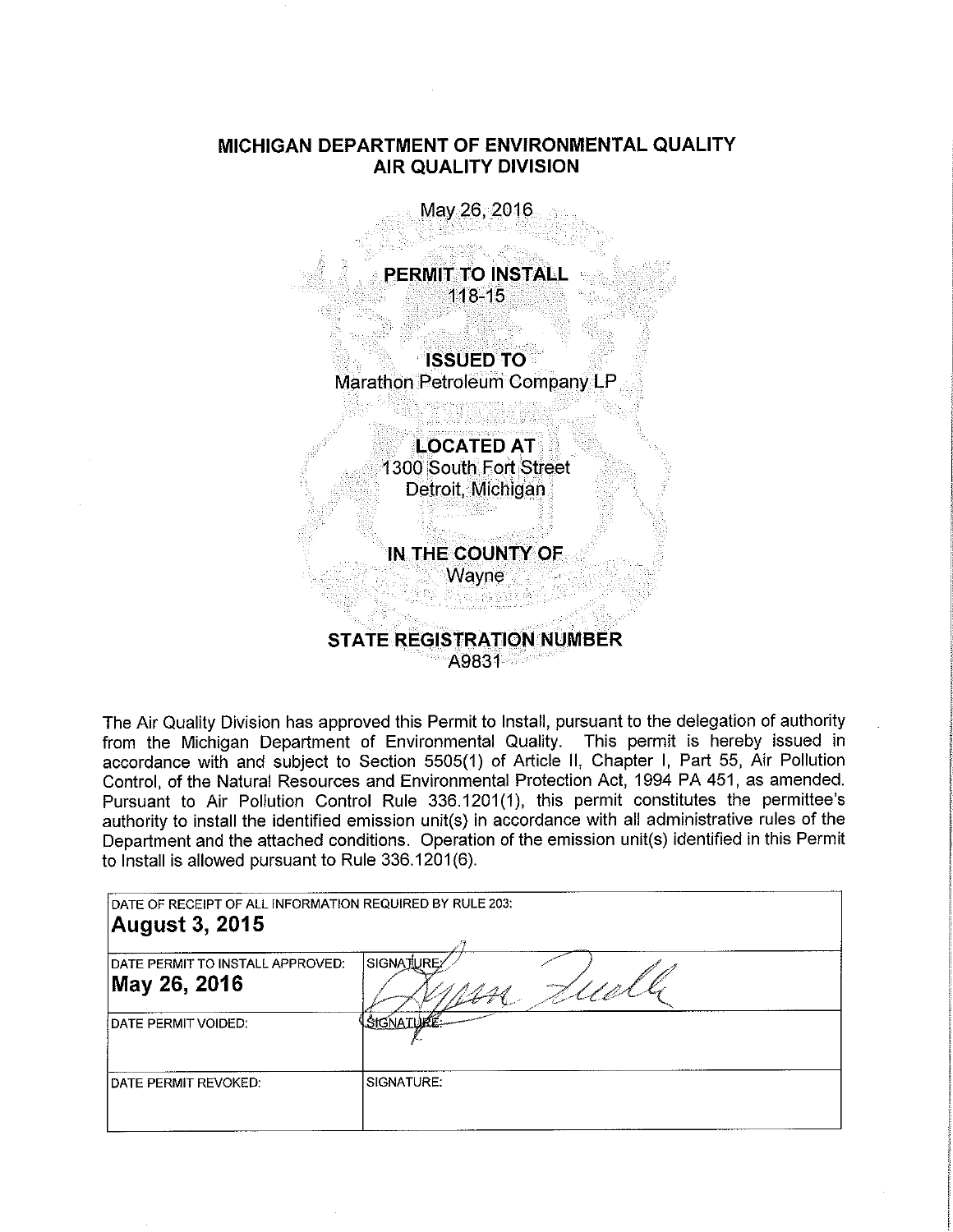# **PERMIT TO INSTALL**

# **Table of Contents**

| <b>Section</b>                                                                          | Page |
|-----------------------------------------------------------------------------------------|------|
|                                                                                         |      |
|                                                                                         |      |
|                                                                                         |      |
|                                                                                         |      |
|                                                                                         |      |
|                                                                                         |      |
|                                                                                         |      |
|                                                                                         |      |
|                                                                                         |      |
|                                                                                         |      |
|                                                                                         |      |
|                                                                                         |      |
| Appendix B: Recordkeeping Provisions - Actual to Projected-Actual Applicability Test 23 |      |
|                                                                                         |      |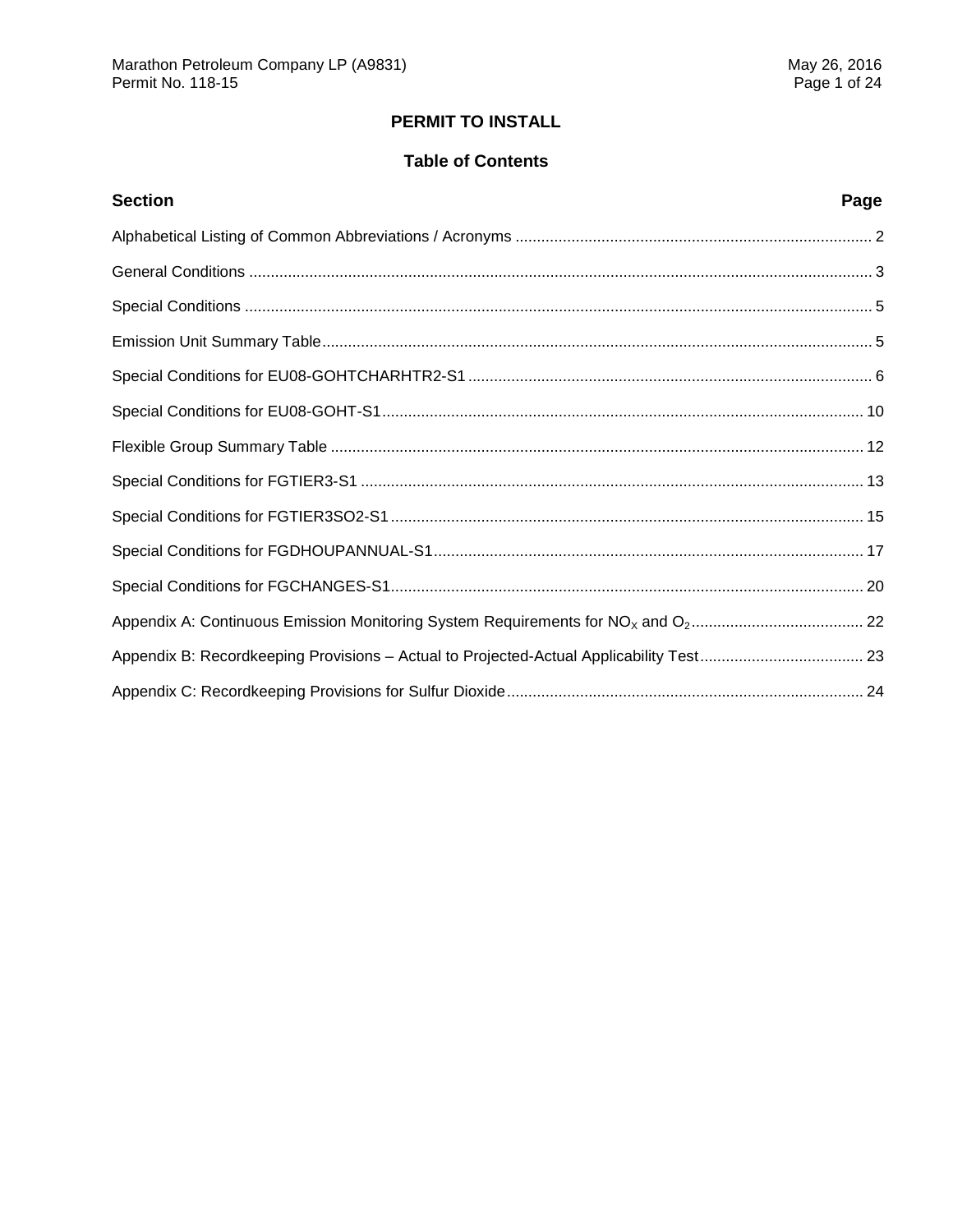## **Common Abbreviations / Acronyms**

| <b>Common Acronyms</b> |                                                                   |                   | <b>Pollutant / Measurement Abbreviations</b>                        |
|------------------------|-------------------------------------------------------------------|-------------------|---------------------------------------------------------------------|
| <b>AQD</b>             | Air Quality Division                                              | acfm              | Actual cubic feet per minute                                        |
| <b>BACT</b>            | Best Available Control Technology                                 | <b>BTU</b>        | <b>British Thermal Unit</b>                                         |
| CAA                    | Clean Air Act                                                     | $^{\circ}C$       | Degrees Celsius                                                     |
| CAM                    | <b>Compliance Assurance Monitoring</b>                            | CO                | Carbon Monoxide                                                     |
| <b>CEM</b>             | <b>Continuous Emission Monitoring</b>                             | CO <sub>2</sub> e | Carbon Dioxide Equivalent                                           |
| <b>CFR</b>             | Code of Federal Regulations                                       | dscf              | Dry standard cubic foot                                             |
| <b>COM</b>             | <b>Continuous Opacity Monitoring</b>                              | dscm              | Dry standard cubic meter                                            |
| Department/            | Michigan Department of Environmental                              | °F                | Degrees Fahrenheit                                                  |
| department             | Quality                                                           | gr                | Grains                                                              |
| EU                     | <b>Emission Unit</b>                                              | <b>HAP</b>        | <b>Hazardous Air Pollutant</b>                                      |
| FG                     | <b>Flexible Group</b>                                             | Hg                | Mercury                                                             |
| <b>GACS</b>            | <b>Gallons of Applied Coating Solids</b>                          | hr                | Hour                                                                |
| GC                     | <b>General Condition</b>                                          | HP                | Horsepower                                                          |
| <b>GHGs</b>            | <b>Greenhouse Gases</b>                                           | $H_2S$            | Hydrogen Sulfide                                                    |
| <b>HVLP</b>            | High Volume Low Pressure*                                         | kW                | Kilowatt                                                            |
| ID                     | Identification                                                    | lb                | Pound                                                               |
| <b>IRSL</b>            | Initial Risk Screening Level                                      | m                 | Meter                                                               |
| <b>ITSL</b>            | Initial Threshold Screening Level                                 | mg                | Milligram                                                           |
| <b>LAER</b>            | Lowest Achievable Emission Rate                                   | mm                | Millimeter                                                          |
| <b>MACT</b>            | Maximum Achievable Control Technology                             | MM                | Million                                                             |
| <b>MAERS</b>           | Michigan Air Emissions Reporting System                           | <b>MW</b>         | Megawatts                                                           |
| <b>MAP</b>             | <b>Malfunction Abatement Plan</b>                                 | <b>NMOC</b>       | Non-methane Organic Compounds                                       |
| <b>MDEQ</b>            | Michigan Department of Environmental<br>Quality                   | NO <sub>x</sub>   | Oxides of Nitrogen                                                  |
|                        |                                                                   | ng                | Nanogram                                                            |
| <b>MSDS</b><br>NA      | <b>Material Safety Data Sheet</b><br>Not Applicable               | PM                | <b>Particulate Matter</b>                                           |
| <b>NAAQS</b>           | National Ambient Air Quality Standards                            | <b>PM10</b>       | Particulate Matter equal to or less than 10<br>microns in diameter  |
| <b>NESHAP</b>          | National Emission Standard for<br><b>Hazardous Air Pollutants</b> | PM2.5             | Particulate Matter equal to or less than 2.5<br>microns in diameter |
| <b>NSPS</b>            | New Source Performance Standards                                  | pph               | Pounds per hour                                                     |
| <b>NSR</b>             | <b>New Source Review</b>                                          | ppm               | Parts per million                                                   |
| <b>PS</b>              | Performance Specification                                         | ppmv              | Parts per million by volume                                         |
| <b>PSD</b>             | Prevention of Significant Deterioration                           | ppmw              | Parts per million by weight                                         |
| <b>PTE</b>             | <b>Permanent Total Enclosure</b>                                  | psia              | Pounds per square inch absolute                                     |
| PTI                    | Permit to Install                                                 | psig              | Pounds per square inch gauge                                        |
| <b>RACT</b>            | Reasonable Available Control Technology                           | scf               | Standard cubic feet                                                 |
| <b>ROP</b>             | <b>Renewable Operating Permit</b>                                 | sec               | Seconds                                                             |
| <b>SC</b>              | <b>Special Condition</b>                                          | SO <sub>2</sub>   | <b>Sulfur Dioxide</b>                                               |
| <b>SCR</b>             | Selective Catalytic Reduction                                     | <b>TAC</b>        | <b>Toxic Air Contaminant</b>                                        |
| <b>SNCR</b>            | Selective Non-Catalytic Reduction                                 | Temp              | Temperature                                                         |
| <b>SRN</b>             | <b>State Registration Number</b>                                  | THC               | <b>Total Hydrocarbons</b>                                           |
| TEQ                    | <b>Toxicity Equivalence Quotient</b>                              | tpy               | Tons per year                                                       |
| USEPA/EPA              | <b>United States Environmental Protection</b>                     | μg                | Microgram                                                           |
|                        | Agency                                                            | μm                | Micrometer or Micron                                                |
| VE                     | <b>Visible Emissions</b>                                          | <b>VOC</b>        | Volatile Organic Compounds                                          |
|                        |                                                                   | yr                | Year                                                                |

\*For HVLP applicators, the pressure measured at the gun air cap shall not exceed 10 psig.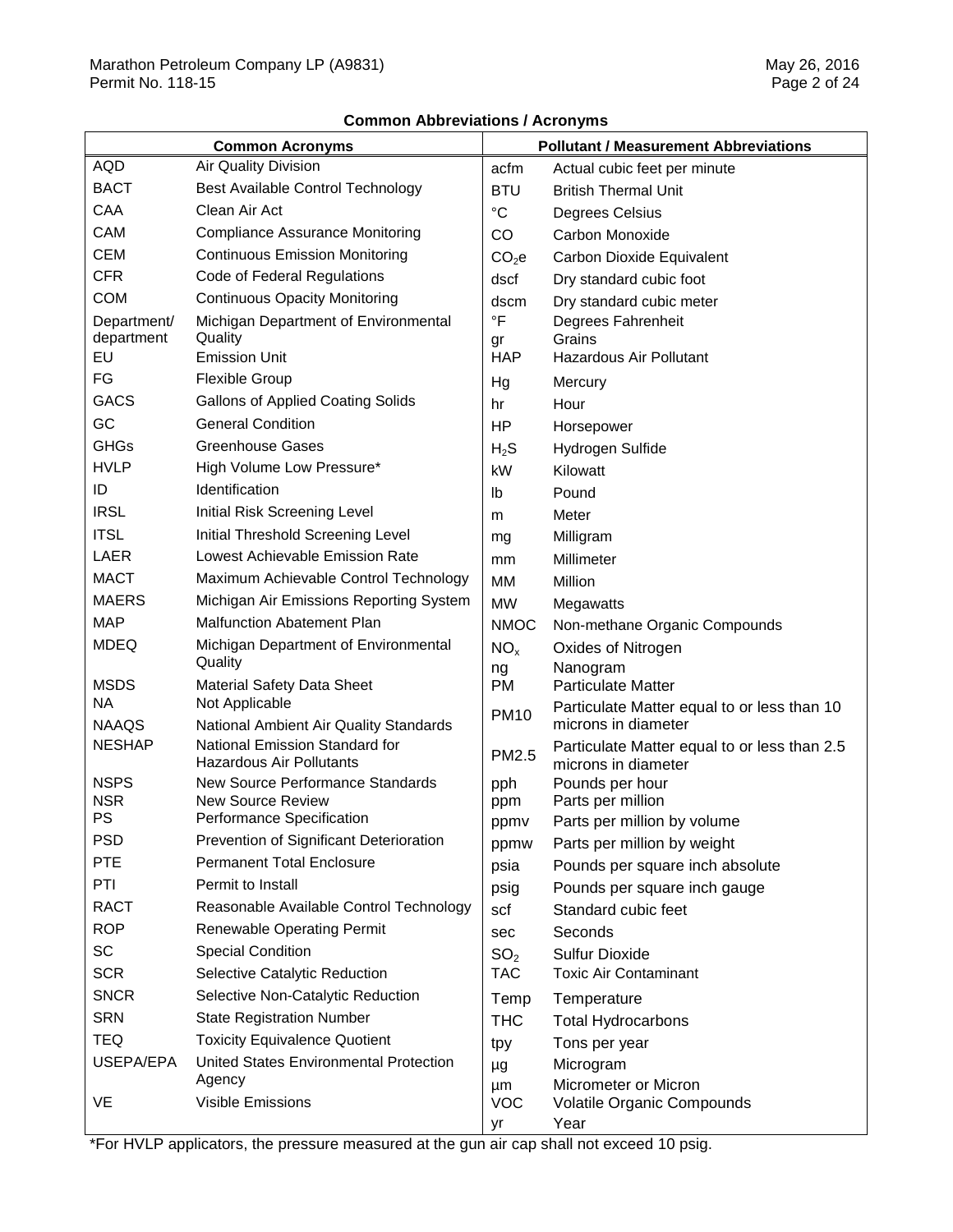## **GENERAL CONDITIONS**

- $1.$  modified, unless a Permit to Install authorizing such action is issued by the Department, except to the extent such action is exempt from the Permit to Install requirements by any applicable rule. The process or process equipment covered by this permit shall not be reconstructed, relocated, or **(R 336.1201(1))**
- $2.$  permit has been approved has not commenced within 18 months, or has been interrupted for 18 months, this permit shall become void unless otherwise authorized by the Department. Furthermore, the permittee or the designated authorized agent shall notify the Department via the Supervisor, Permit Section, Air Quality Division, Michigan Department of Environmental Quality, P.O. Box 30260, Lansing, Michigan 48909-7760, if it is decided not to pursue the installation, construction, reconstruction, relocation, or modification of the equipment allowed by this Permit to Install. **(R 336.1201(4))**  2. If the installation, construction, reconstruction, relocation, or modification of the equipment for which this
- 3. not subject to the Renewable Operating Permit program requirements pursuant to R 336.1210, operation of the process or process equipment is allowed by this permit if the equipment performs in accordance with the terms and conditions of this Permit to Install. **(R 336.1201(6)(b))**  If this Permit to Install is issued for a process or process equipment located at a stationary source that is
- $4.$  indicates the process or process equipment is not performing in accordance with the terms and conditions of this permit or is violating the Department's rules or the Clean Air Act. **(R 336.1201(8), Section 5510 of Act 451, PA 1994)**  The Department may, after notice and opportunity for a hearing, revoke this Permit to Install if evidence
- 5. hereafter owns or operates the process or process equipment at the location authorized by this Permit to Install. If the new owner or operator submits a written request to the Department pursuant to R 336.1219 and the Department approves the request, this permit will be amended to reflect the change of ownership or operational control. The request must include all of the information required by subrules (1)(a), (b), and (c) of R 336.1219 and shall be sent to the District Supervisor, Air Quality Division, Michigan Department of Environmental Quality. **(R 336.1219)**  The terms and conditions of this Permit to Install shall apply to any person or legal entity that now or
- 6. Operation of this equipment shall not result in the emission of an air contaminant which causes injurious effects to human health or safety, animal life, plant life of significant economic value, or property, or which causes unreasonable interference with the comfortable enjoyment of life and property. **(R 336.1901)**
- $7<sup>1</sup>$  results in emissions of a hazardous or toxic air pollutant which continue for more than one hour in excess of any applicable standard or limitation, or emissions of any air contaminant continuing for more than two hours in excess of an applicable standard or limitation, as required in Rule 912, to the Department. The notice shall be provided not later than two business days after start-up, shutdown, or discovery of the abnormal condition or malfunction. Written reports, if required, must be filed with the Department within 10 days after the start-up or shutdown occurred, within 10 days after the abnormal conditions or malfunction has been corrected, or within 30 days of discovery of the abnormal condition or malfunction, whichever is first. The written reports shall include all of the information required in Rule 912(5).  **(R 336.1912)**  The permittee shall provide notice of an abnormal condition, start-up, shutdown, or malfunction that
- 8. Approval of this permit does not exempt the permittee from complying with any future applicable requirements which may be promulgated under Part 55 of 1994 PA 451, as amended or the Federal Clean Air Act.
- 9. Approval of this permit does not obviate the necessity of obtaining such permits or approvals from other units of government as required by law.
- 10. Operation of this equipment may be subject to other requirements of Part 55 of 1994 PA 451, as amended and the rules promulgated thereunder.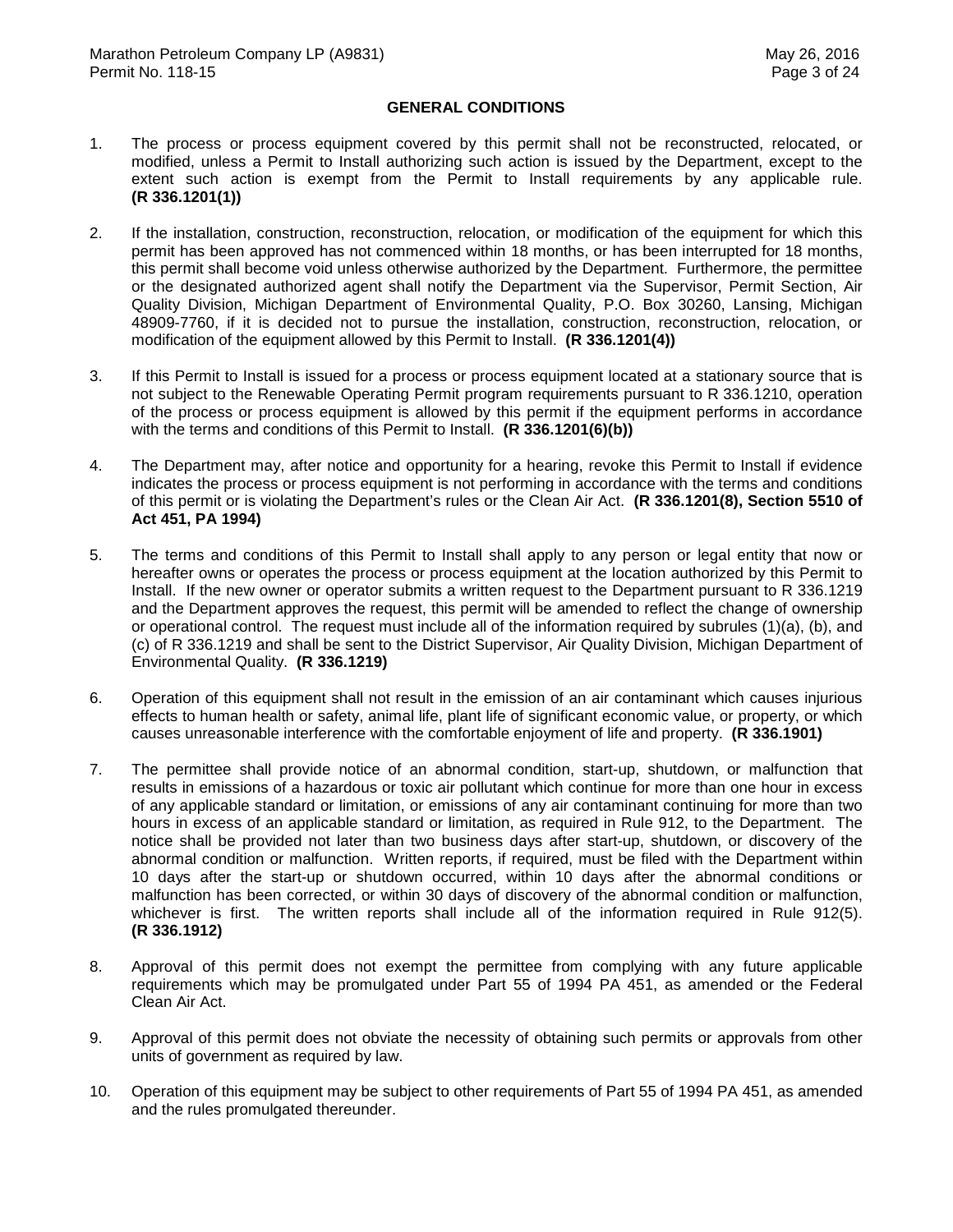- 11. Except as provided in subrules (2) and (3) or unless the special conditions of the Permit to Install include an alternate opacity limit established pursuant to subrule (4) of R 336.1301, the permittee shall not cause or permit to be discharged into the outer air from a process or process equipment a visible emission of density greater than the most stringent of the following. The grading of visible emissions shall be determined in accordance with R 336.1303. **(R 336.1301)** 
	- a) A six-minute average of 20 percent opacity, except for one six-minute average per hour of not more than 27 percent opacity.
	- b) A visible emission limit specified by an applicable federal new source performance standard.
	- c) A visible emission limit specified as a condition of this Permit to Install.
- 12. Collected air contaminants shall be removed as necessary to maintain the equipment at the required operating efficiency. The collection and disposal of air contaminants shall be performed in a manner so as to minimize the introduction of contaminants to the outer air. Transport of collected air contaminants in Priority I and II areas requires the use of material handling methods specified in R 336.1370(2).  **(R 336.1370)**
- $13.$  expense, in accordance with R 336.2001 and R 336.2003, under any of the conditions listed in R 336.2001. **(R 336.2001)** The Department may require the permittee to conduct acceptable performance tests, at the permittee's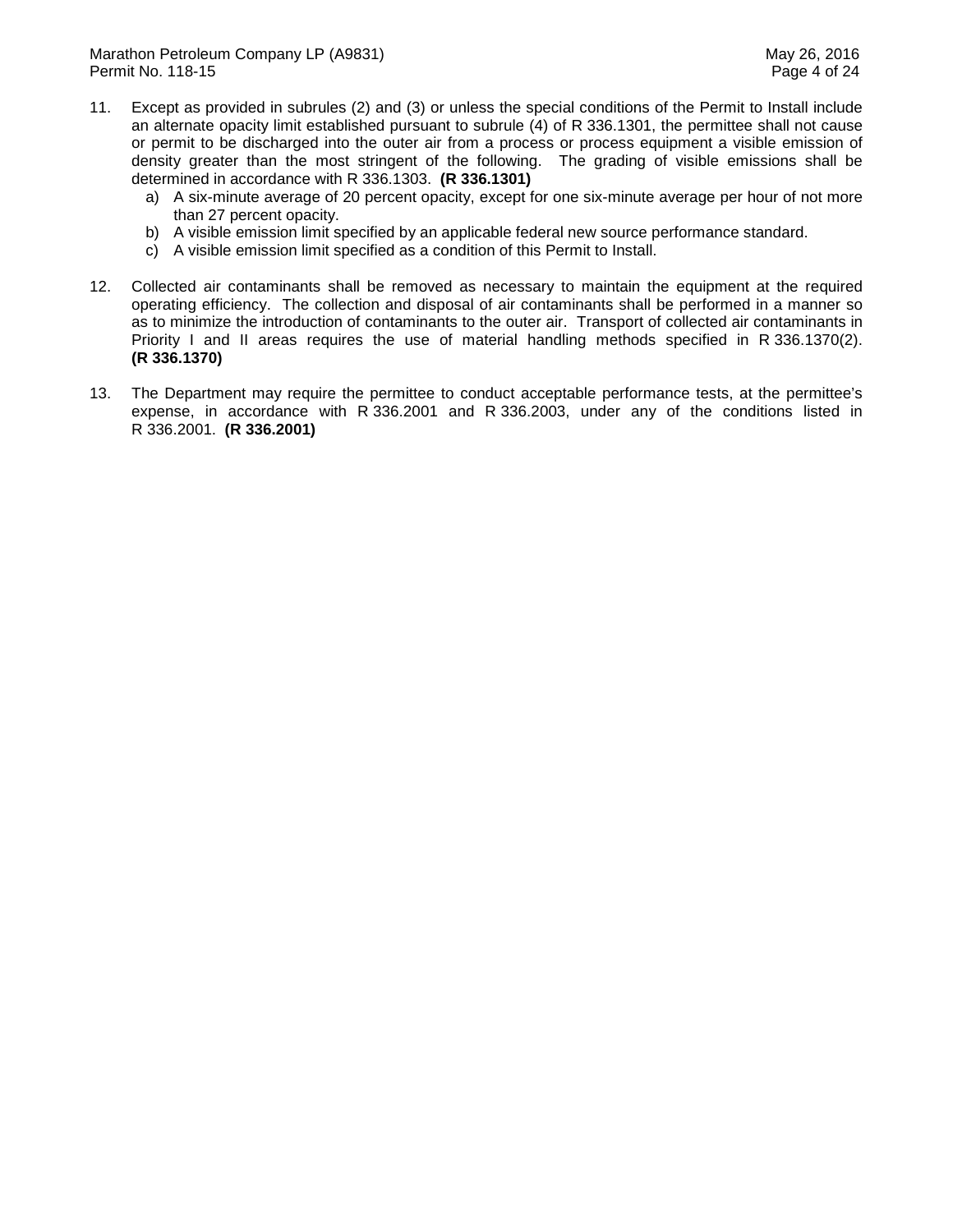## **SPECIAL CONDITIONS**

## **EMISSION UNIT SUMMARY TABLE**

The descriptions provided below are for informational purposes and do not constitute enforceable conditions.

| <b>Emission Unit ID</b>              | <b>Emission Unit Description</b><br>(Process Equipment & Control<br>Devices)                                                                                                                                                                                                                                                                                                                                                                                                                                                                                                                                                                                     | <b>Installation</b><br>Date /<br><b>Modification</b><br>Date | <b>Flexible Group ID</b>                        |
|--------------------------------------|------------------------------------------------------------------------------------------------------------------------------------------------------------------------------------------------------------------------------------------------------------------------------------------------------------------------------------------------------------------------------------------------------------------------------------------------------------------------------------------------------------------------------------------------------------------------------------------------------------------------------------------------------------------|--------------------------------------------------------------|-------------------------------------------------|
|                                      | EU08-GOHTCHARHTR2-S1 Gas Oil Hydrotreater Charge Heater<br>No. 2. Area 8. Fuel: Refinery fuel gas<br>and natural gas.<br>Permit: 118-15                                                                                                                                                                                                                                                                                                                                                                                                                                                                                                                          | Date of PTI                                                  | FGTIER3-S1<br>FGTIER3SO2-S1<br>FGDHOUPANNUAL-S1 |
| EU08-GOHT-S1                         | Gas Oil Hydrotreater Unit: Area 8.<br>Reacts sour gas oil streams with<br>hydrogen over a catalyst bed to<br>remove sulfur. The GOHT unit<br>consists of process vessels (reactors,<br>distillation tower, absorbing towers,<br>stripper tower) and two<br>charge<br>heaters, cooling<br>tower,<br>flare.<br>compressors, pumps, piping, drains, &<br>components (pumps<br>various<br>&<br>compressor seals, process valves,<br>pressure relief valves, flanges,<br>connectors, etc.). Other EU's were<br>created to address individual pieces of<br>equipment within this unit that have<br>specific applicable requirements.<br>Permit: 262-02, 63-08D, 118-15 | 11/9/2005<br>11/5/2012<br>Date of PTI                        | FGPROCUNITS-S1                                  |
| allowed by R 336.1278 to R 336.1290. | Changes to the equipment described in this table are subject to the requirements of R 336.1201, except as                                                                                                                                                                                                                                                                                                                                                                                                                                                                                                                                                        |                                                              |                                                 |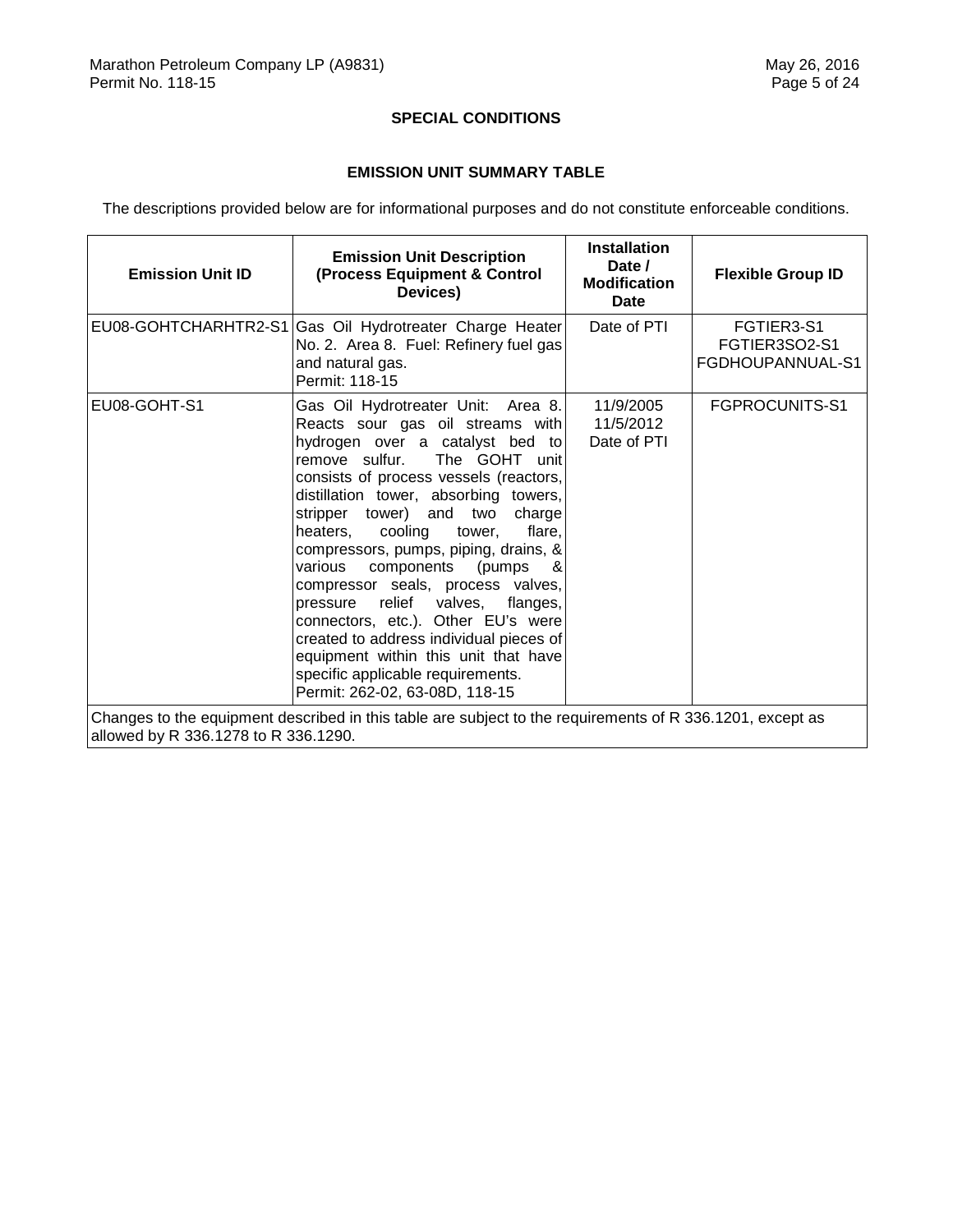## **The following conditions apply to: EU08-GOHTCHARHTR2-S1**

 **DESCRIPTION:** Gas Oil Hydrotreater Charge Heater No. 2. Area 8. Fuel: Refinery fuel gas and natural gas. Permit: 118-15

 **Flexible Group ID:** FGTIER3-S1, FGHEATERS-S1, FGTIER3SO2-S1

## **POLLUTION CONTROL EQUIPMENT:** Low NOx Burners

## **I. EMISSION LIMITS**

| Pollutant | Limit                            | Time Period /<br><b>Operating</b><br><b>Scenario</b> | <b>Equipment</b>                                      | Testing /<br><b>Monitoring</b><br><b>Method</b> | <b>Underlying Applicable</b><br><b>Requirements</b> |
|-----------|----------------------------------|------------------------------------------------------|-------------------------------------------------------|-------------------------------------------------|-----------------------------------------------------|
| 1. NOx    |                                  |                                                      | 0.040 lb/MMBTU or 30 day rolling EU08-GOHTCHARHTR2-S1 | SC VI.4                                         | R 336,1205                                          |
|           | 40 ppmv, dry basis average basis |                                                      |                                                       |                                                 | 40 CFR 52.21 (c) and (d)                            |
|           | corrected to $0\%O2$             |                                                      |                                                       |                                                 | 40 CFR Part 60 Subpart Ja                           |
| 2. PM     | 0.0019 lb/MMBTU                  | Three hour                                           | EU08-GOHTCHARHTR2-S1                                  | GC 13                                           | R 336,1205                                          |
|           |                                  | average                                              |                                                       |                                                 |                                                     |
| 3. PM10   | 0.0076 lb/MMBTU                  | Three hour                                           | EU08-GOHTCHARHTR2-S1                                  | <b>SC V.1</b>                                   | R 336,1205                                          |
|           |                                  | average                                              |                                                       |                                                 | 40 CFR 52.21 (c) and (d)                            |
| 4. PM2.5  | 0.0076 lb/MMBTU                  | Three hour                                           | EU08-GOHTCHARHTR2-S1                                  | SC <sub>V.1</sub>                               | R 336.1205                                          |
|           |                                  | average                                              |                                                       |                                                 | 40 CFR 52.21 (c) and (d)                            |
| 5. CO     | $0.01$ lb/MMBTU <sup>3</sup>     | Based on an<br>annual rolling                        | EU08-GOHTCHARHTR2-S1                                  | SC VI.6                                         | R 336.1201(3)                                       |
|           |                                  | average, as                                          |                                                       |                                                 |                                                     |
|           |                                  | determined at                                        |                                                       |                                                 |                                                     |
|           |                                  | the end of                                           |                                                       |                                                 |                                                     |
|           |                                  | each calendar                                        |                                                       |                                                 |                                                     |
|           |                                  | month                                                |                                                       |                                                 |                                                     |
| 6. VOC    | 0.0055 lb/MMBTU                  | Three hour                                           | EU08-GOHTCHARHTR2-S1                                  | <b>SC V.1</b>                                   | R 336.1702                                          |
|           |                                  | average                                              |                                                       |                                                 |                                                     |

## **II. MATERIAL LIMITS**

| <b>Material</b>     | Limit               | Time Period /<br>Operating<br><b>Scenario</b> | <b>Equipment</b>                    | Testing/<br>Monitoring<br><b>Method</b> | <b>Underlying Applicable</b><br><b>Requirements</b> |
|---------------------|---------------------|-----------------------------------------------|-------------------------------------|-----------------------------------------|-----------------------------------------------------|
| 1. $H_2S$           | 0.10 grain per dry  | Based upon a                                  | EU08-GOHTCHARHTR2-S1                | SC VI.1                                 | 40 CFR 60.102a(g)(1)(ii)                            |
| content of          | standard cubic foot | three hour                                    |                                     |                                         | 40 CFR Part 60                                      |
| the refinery        | (230 milligrams per | rolling average                               |                                     |                                         | Subparts A and Ja                                   |
| fuel gas            | dry standard cubic  |                                               |                                     |                                         |                                                     |
|                     | meter or 162 ppmdv) |                                               |                                     |                                         |                                                     |
| 2. H <sub>2</sub> S | 60 ppmdv            |                                               | Daily on a 365 EU08-GOHTCHARHTR2-S1 | SC VI.1                                 | 40 CFR 60.102a(g)(1)(ii)                            |
| content of          |                     | successive                                    |                                     |                                         |                                                     |
| the refinery        |                     | calendar day                                  |                                     |                                         |                                                     |
| fuel gas            |                     | rolling average                               |                                     |                                         |                                                     |
|                     |                     | basis                                         |                                     |                                         |                                                     |
| 3. TRS              | 45 ppm $v^3$        |                                               | Daily on a 365 EU08-GOHTCHARHTR2-S1 | SC VI.2                                 | R 336.1201(3)                                       |
| content of          |                     | successive                                    |                                     |                                         |                                                     |
| the refinery        |                     | calendar day                                  |                                     |                                         |                                                     |
| fuel gas            |                     | rolling average                               |                                     |                                         |                                                     |
|                     |                     | basis                                         |                                     |                                         |                                                     |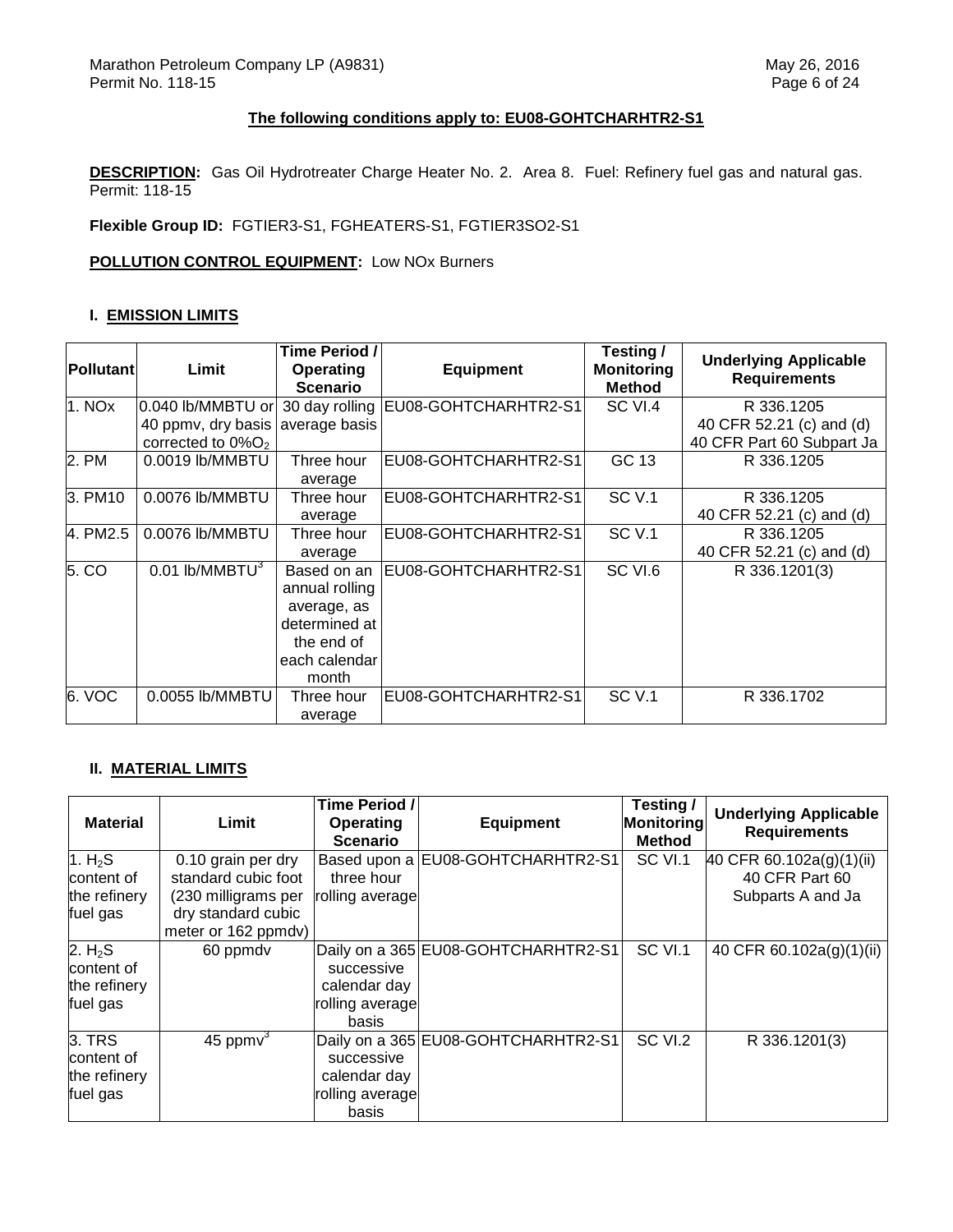## **III. PROCESS/OPERATIONAL RESTRICTIONS**

- 1. The heat input to EU08-GOHTCHARHTR2-S1 shall not exceed 115 MMBTU/hr on a daily average.  **(R 336.1205, R 336.1225, 40 CFR 52.21 (c) and (d))**
- 2. The heat input to EU08-GOHTCHARHTR2-S1 shall not exceed 85 MMBTU/hr on an annual rolling average, as determined at the end of each calendar month. **(R 336.1205, 40 CFR 52.21 (c) and (d))**
- 3. The permittee shall not operate EU08-GOHTCHARHTR2-S1 unless the unit's low-NO<sub>X</sub> burners are installed, maintained, and operated in a satisfactory manner. **(R 336.1205, R 336.1910, 40 CFR 52.21 (c) and (d))**
- 4. The combined heat input to EU08-GOHTCHARHTR-S1 and EU08-GOHTCHARHTR2-S1 shall not exceed 100 MMBTU/hr on an annual rolling average, as determined at the end of each calendar month.<sup>3</sup> **(R 336.1201(3))**

## **IV. DESIGN/EQUIPMENT PARAMETERS**

NA

#### **V. TESTING/SAMPLING**

Records shall be maintained on file for a period of five years. **(R 336.1201(3))** 

 1. Within 180 days after commencement of trial operation of EU08-GOHTCHARHTR2-S1 and every five years thereafter, the permittee shall verify emission rates from EU08-GOHTCHARHTR2-S1 of the pollutants listed below by testing at owner's expense, in accordance with Department requirements. No less than 30 days prior to testing, the permittee shall submit a complete test plan to the AQD. The AQD must approve the final plan prior to testing. Verification of emission rates includes the submittal of a complete report of the test results to the AQD within 60 days following the last date of the test. For verification of PM10 and PM2.5 emissions, testing shall include both the filterable and condensable fractions. **(R 336.2001, R 336.2003, R 336.2004)** 

| JJ0.ZUU41                       |                                        |
|---------------------------------|----------------------------------------|
| <b>PM10</b>                     | (R 336.1205, 40 CFR 52.21 (c) and (d)) |
| PM2.5                           | (R 336.1205, 40 CFR 52.21 (c) and (d)) |
| VOC <sup>3</sup>                | (R 336.1201(3))                        |
| Sulfuric acid mist <sup>3</sup> | (R 336.1201(3))                        |

## **VI. MONITORING/RECORDKEEPING**

Records shall be maintained on file for a period of five years. **(R 336.1201(3))** 

- 1. The permittee shall monitor and keep records of the concentration of hydrogen sulfide (H<sub>2</sub>S) in the refinery fuel gas burned in EU08-GOHTCHARHTR2-S1 in accordance with the Federal Standards of Performance as specified in 40 CFR 60, Subpart Ja, in a manner and with instrumentation acceptable to the Air Quality  Division. **(R 336.1205, 40 CFR 60.107a(a)(2))**
- 2. The permittee shall monitor and keep records of the concentration of total reduced sulfur (TRS) in the refinery fuel gas burned in EU08-GOHTCHARHTR2-S1, in a manner and with instrumentation acceptable to the Air Quality Division.<sup>3</sup>**(R 336.1201(3))**
- 3. Fuel gas combustion devices having a common source of fuel gas may be monitored at only one location, if monitoring at this location accurately represents the concentration of  $H_2S$  in the fuel gas being burned.  **(40 CFR 60.107a(a)(1)(vi))**
- 4. The permittee shall keep records of emissions and operating information to comply with the federal Standards of Performance for New Stationary Sources as specified in 40 CFR Part 60 Subparts A and Ja.  **(40 CFR Part 60 Subparts A & Ja)**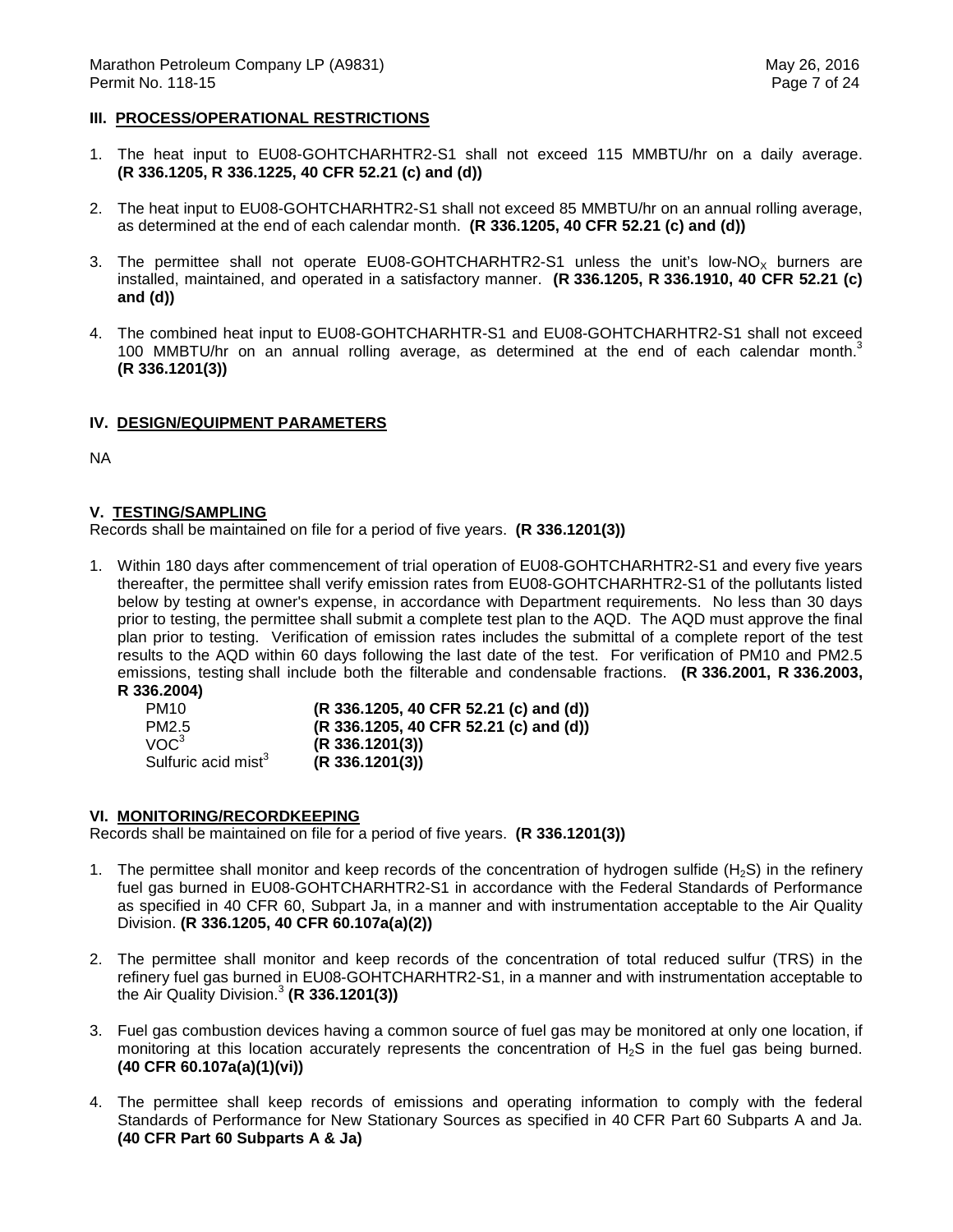Marathon Petroleum Company LP (A9831) Marathon Petroleum Company LP (A9831) Permit No. 118-15 Page 8 of 24

- 5. The permittee shall install, calibrate, maintain and operate in a satisfactory manner devices to monitor and record on a continuous basis the  $NO_{X}$  and oxygen emissions from EU08-GOHTCHARHTR2-S1. The permittee shall install and operate the Continuous Emission Monitoring System (CEMS) to meet the timelines, requirements and reporting detailed in Appendix A. **(40 CFR Part 60 Subpart Ja)**
- 6. The permittee shall install, calibrate, maintain and operate in a satisfactory manner devices to monitor and record on a continuous basis the CO and oxygen emissions from EU08-GOHTCHARHTR2-S1, The permittee shall install and operate the CEMS in accordance with the requirements of 40 CFR §§60.11, 60.13, and Part 60, Appendix A, the applicable performance specification test of 40 CFR Part 60 Appendices B and F. With respect to 40 CFR Part 60 Appendix F, in lieu of the requirements of 40 CFR Part 60 Appendix F §§5.1.1, 5.1.3, and 5.1.4, the permittee shall conduct either a Relative Accuracy Audit (RAA) or a Relative Accuracy Test Audit (RATA) once every twelve (12) calendar quarters, provided that a Cylinder Gas Audit is conducted each calendar quarter. Within 30 days following the end of each calendar quarter, the permittee shall submit the results to the AQD in the format of the data assessment report.<sup>3</sup> **(R 336.1201(3))**
- 7. The permittee shall monitor, in a satisfactory manner, the heat input for EU08-GOHTCHARHTR2-S1, in MMBTU/hr, on a daily, monthly, and rolling 12-month time period basis. **(R 336.1205, R 336.1225, 40 CFR 52.21 (c) and (d))**
- 8. The permittee shall keep daily records of the type and amount of fuel used in EU08-GOHTCHARHTR2-S1.  **(R 336.1205, R 336.1225, 40 CFR 52.21 (c) and (d))**
- 9. The permittee shall keep, in a satisfactory manner, daily, monthly, and rolling 12-month time period records of the heat input for EU08-GOHTCHARHTR2-S1, in MMBTU/hr. **(R 336.1205, R 336.1225, 40 CFR 52.21 (c) and (d))**
- 10. The permittee shall keep, in a satisfactory manner, daily, monthly, and rolling 12-month time period records of the combined heat input for EU08-GOHTCHARHTR-S1 and EU08-GOHTCHARHTR2-S1, in MMBTU/hr.<sup>3</sup> **(R 336.1201(3))**

## **VII. REPORTING**

- 1. The permittee shall submit the data on the concentration of hydrogen sulfide in the refinery fuel gas burned in EU08-GOHTCHARHTR2-S1 to the Air Quality Division (AQD) District Supervisor in an acceptable format within 30 days following the end of the quarter in which the data were collected. **(40 CFR 60.7)**
- 2. The permittee shall submit the data on the concentration of total reduced sulfur in the refinery fuel gas burned in EU08-GOHTCHARHTR2-S1 to the Air Quality Division (AQD) District Supervisor in an acceptable format within 30 days following the end of the quarter in which the data were collected.<sup>3</sup> (R 336.1201(3))
- 3. The permittee shall submit the data on the concentration of NOx in the exhaust gas from EU08-GOHTCHARHTR2-S1 to the Air Quality Division (AQD) District Supervisor in an acceptable format within 30 days following the end of the quarter in which the data were collected. **(40 CFR 60.7)**
- 4. The permittee shall submit the data on the concentration of CO in the exhaust gas from EU08-GOHTCHARHTR2-S1 to the Air Quality Division (AQD) District Supervisor in an acceptable format within 30 days following the end of the quarter in which the data were collected.<sup>3</sup> (R 336.1201(3))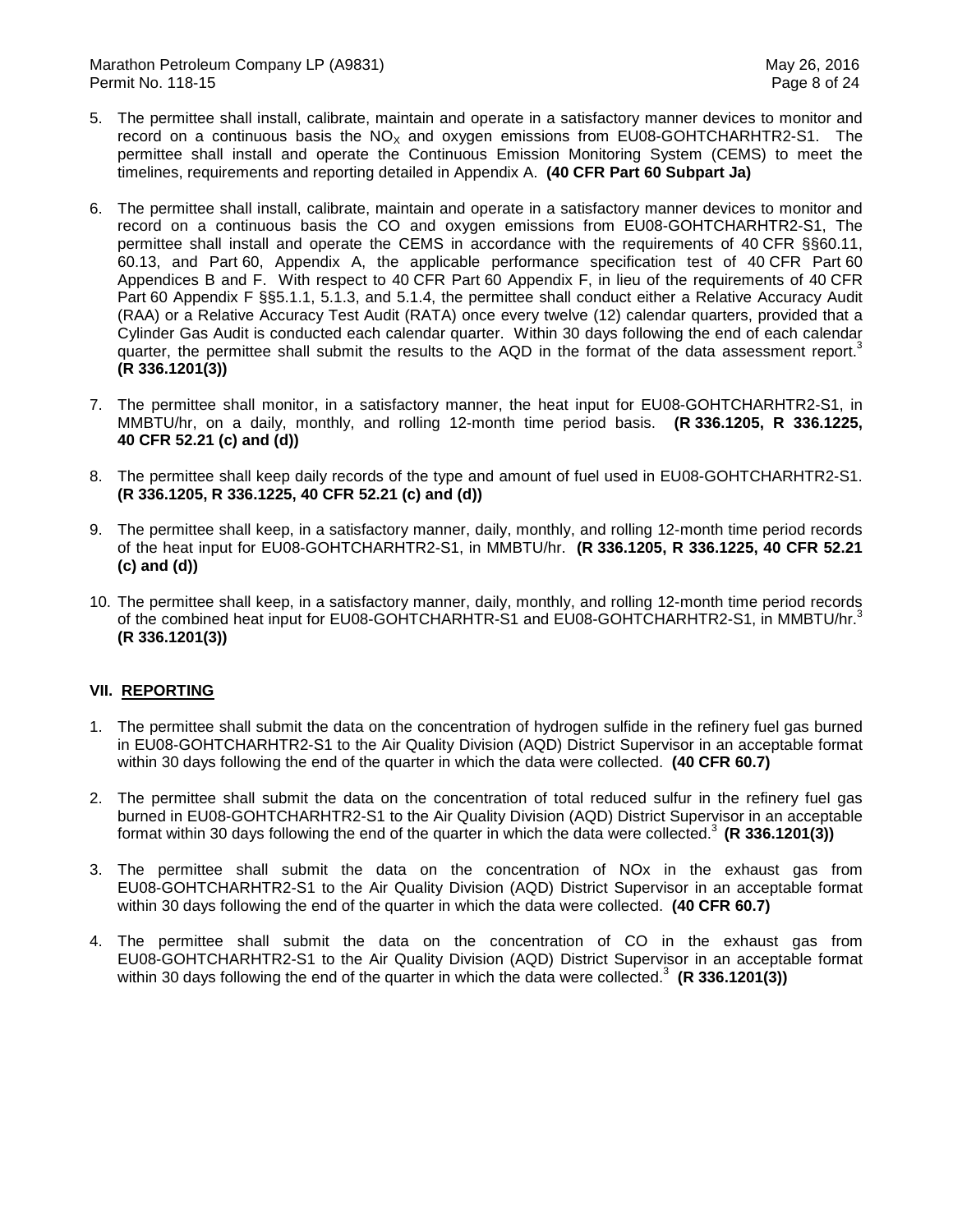## **VIII. STACK/VENT RESTRICTIONS**

 The exhaust gases from the stacks listed in the table below shall be discharged unobstructed vertically upwards to the ambient air unless otherwise noted:

| <b>Stack &amp; Vent ID</b>        | <b>Maximum Exhaust</b><br>Diameter/Dimensions<br>(inches) | <b>Minimum</b><br><b>Height Above</b><br>Ground (feet) | <b>Underlying Applicable</b><br><b>Requirements</b> |
|-----------------------------------|-----------------------------------------------------------|--------------------------------------------------------|-----------------------------------------------------|
| 1. SV08-H2 (EU08-GOHTCHARHTR2-S1) | 58.5                                                      | 170                                                    | R 336.1225<br>40 CFR 52.21 (c) and (d)              |

## **IX. OTHER REQUIREMENTS**

- 1. The permittee shall comply with all provision of the federal Standards of Performance of New Stationary Sources as specified in 40 CFR Part 60 Subparts A and Ja, as they apply to EU08-GOHTCHARHTR2-S1.  **(40 CFR Part 60 Subparts A & Ja)**
- 2. The permittee shall not operate EU08-GOHTCHARHTR2-S1 unless an acceptable plan that describes how emissions will be minimized during all startups, shutdowns, and malfunctions has been submitted to the AQD District Supervisor and the plan is being implemented, maintained, and followed. The plan shall incorporate procedures recommended by the equipment manufacturer as well as standard industry  practices. **(R 336.1205, R 336.1911, R 336.1912)**
- 3. The permittee shall comply with all provisions of the federal National Emission Standards for Hazardous Air Pollutants for Industrial, Commercial, and Institutional Boilers and Process Heaters as specified in 40 CFR Part 63 Subparts A and DDDDD, as they apply to EU08-GOHTCHARHTR2-S1.  **(40 CFR 63 Subparts A & DDDDD)**

## **Footnotes:**

 $\overline{h}$ This condition is state only enforceable and was established pursuant to Rule 201(1)(b).

 $3$ This condition is included at the request of the permittee.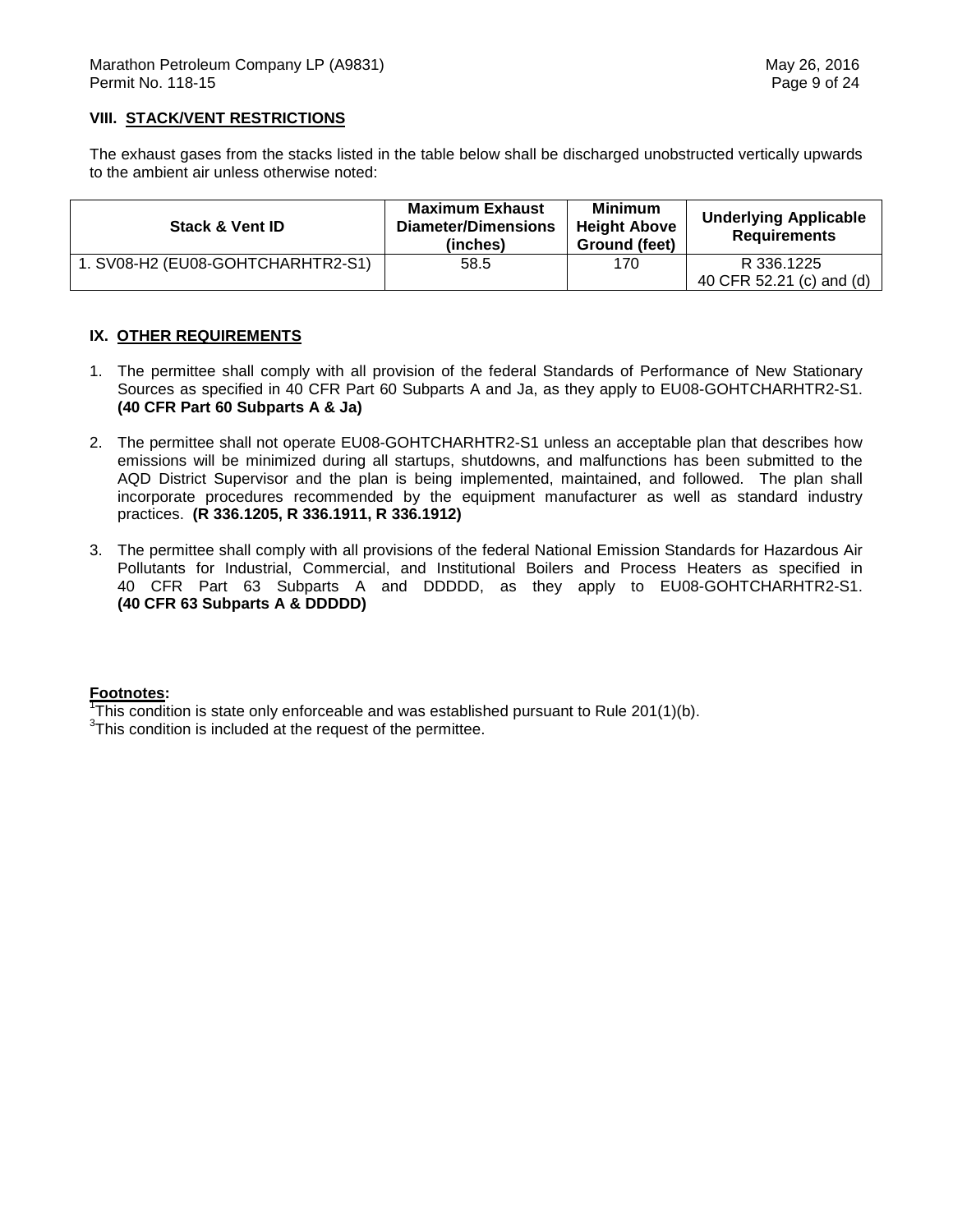## **The following conditions apply to: EU08-GOHT-S1**

 **DESCRIPTION:** Gas Oil Hydrotreater Unit: Area 8. Reacts sour gas oil streams with hydrogen over a catalyst bed to remove sulfur. The GOHT unit consists of process vessels (reactors, distillation tower, absorbing towers, stripper tower) and two charge heaters, cooling tower, flare, compressors, pumps, piping, drains, & various components (pumps & compressor seals, process valves, pressure relief valves, flanges, connectors, etc.). Other EU's were created to address individual pieces of equipment within this unit that have specific applicable requirements.

Permit: 262-02, 63-08D, 118-15

 **Flexible Group ID:** FGPROCUNITS-S1

## **POLLUTION CONTROL EQUIPMENT:** NA

 **I. EMISSION LIMITS** 

NA

## **II. MATERIAL LIMITS**

NA

# **III. PROCESS/OPERATIONAL RESTRICTIONS**

NA

# **IV. DESIGN/EQUIPMENT PARAMETERS**

NA

# **V. TESTING/SAMPLING**

Records shall be maintained on file for a period of five years. **(R 336.1201(3))** 

NA

## **VI. MONITORING/RECORDKEEPING**

Records shall be maintained on file for a period of five years. **(R 336.1201(3))** 

NA

# **VII. REPORTING**

NA

# **VIII. STACK/VENT RESTRICTIONS**

NA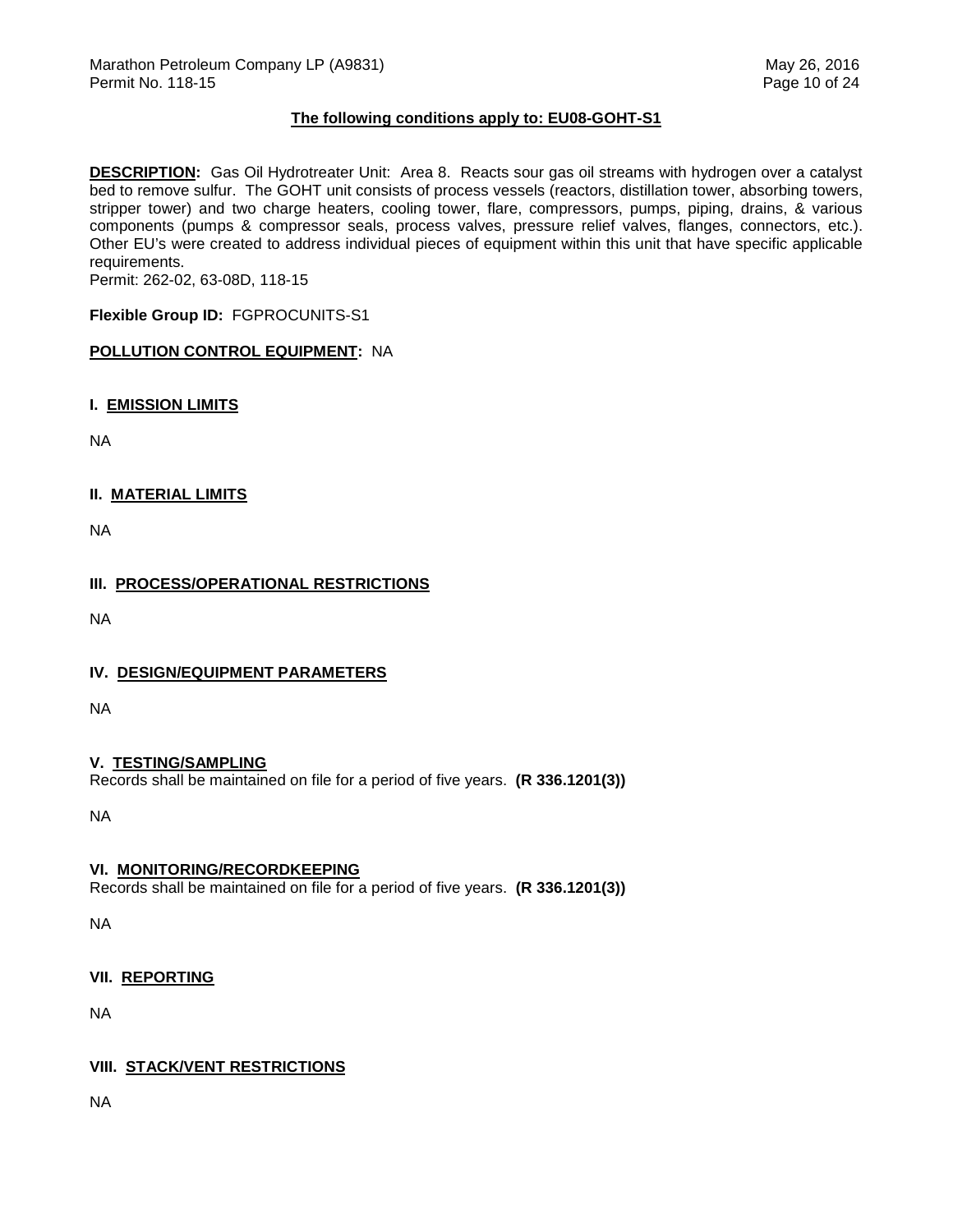## **IX. OTHER REQUIREMENTS**

- 1. The permittee shall implement a program to monitor at least 90 percent of the flanges and connectors in gas/vapor and light liquid VOC service in EU08-GOHT-S1. The program shall meet the following requirements. **(R 336.1205, R 336.1225, R 336.1702(a))** 
	- a. Monitoring shall be conducted on a quarterly basis, using test methods and procedures described in Appendix 5-S1 of Renewable Operating Permit No. MI-ROP-A9831-2012b.
	- b. A leak shall be defined as an instrument reading of 500 ppm or greater, as specified in NSPS Subpart VVa.
	- c. Flanges and connectors may be excluded from the monitoring program if they are "unsafe to monitor" as defined in 40 CFR 60.482-7(g)(1), or "difficult to monitor" as defined in 40 CFR 60.482-7(h)(1).
	- d. Permittee shall maintain records utilizing the procedures in Appendix 4-S1 of Renewable Operating Permit No. MI-ROP-A9831-2012b.

#### **Footnotes:**

 $\overline{h}$ This condition is state only enforceable and was established pursuant to Rule 201(1)(b).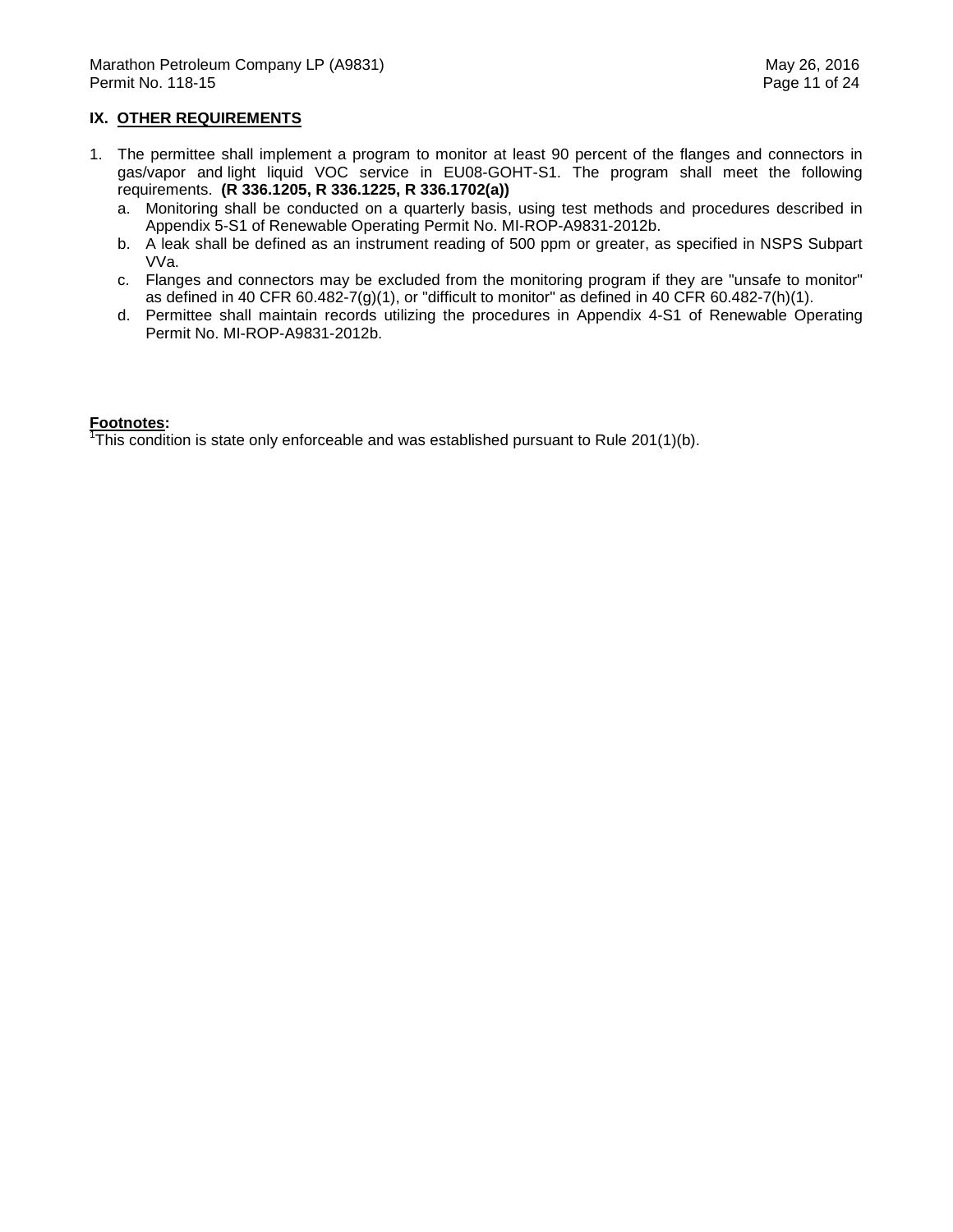#### **FLEXIBLE GROUP SUMMARY TABLE**

The descriptions provided below are for informational purposes and do not constitute enforceable conditions.

| <b>Flexible Group ID</b> | <b>Flexible Group Description</b>                                                                                                                                                                                                                                                                                                                                                                                                                                                                                                           | <b>Associated</b><br><b>Emission Unit IDs</b>                                                                                                                                                                                                                                                                        |
|--------------------------|---------------------------------------------------------------------------------------------------------------------------------------------------------------------------------------------------------------------------------------------------------------------------------------------------------------------------------------------------------------------------------------------------------------------------------------------------------------------------------------------------------------------------------------------|----------------------------------------------------------------------------------------------------------------------------------------------------------------------------------------------------------------------------------------------------------------------------------------------------------------------|
| FGTIER3-S1               | These emission units and<br>flexible groups used the hybrid<br>test for PSD applicability.<br>Permit: 118-15                                                                                                                                                                                                                                                                                                                                                                                                                                | EU08-GOHTCHARHTR-S1,<br>EU08-GOHTCHARHTR2-S1, EU08-GOHT-S1,<br>EU71-H2HTR-S3, EU71-H2STEAMSYS-S3,<br>EU42-43SULRECOV-S1, EU72-SULRBLOCK2-S1                                                                                                                                                                          |
| FGTIER3SO2-S1            | These emission units will show<br>that there is no increase in<br>sulfur dioxide emissions due to<br>the Tier 3 Fuels project.<br>Permit: 118-15                                                                                                                                                                                                                                                                                                                                                                                            | EU08-GOHTCHARHTR-S1,<br>EU08-GOHTCHARHTR2-S1, EU11-FCCU-S1,<br>EU71-H2HTR-S1, EU42-43SULRECOV-S1,<br>EU72-SULRBLOCK2-S1                                                                                                                                                                                              |
| FGDHOUPANNUAL-S1         | units<br>These<br>emission<br>and<br>flexible<br>the<br>groups<br>used<br>Actual-to-Potential<br>for<br>test<br><b>PSD</b><br>applicability.<br>The<br>emission limits in this group<br>serve to limit the Potential to<br>Emit of covered equipment.                                                                                                                                                                                                                                                                                       | EU11-FCCU-S1, EU14-CCRPLCATREG-S1,<br>EU21-S2OFFGAS-S1, FG29-IGF-S1,<br>EU42-43SULRECOV-S1, EU70-COKER-S1,<br>EU-COKERFLARE-S1, EU72-SULRBLOCK2-S1,<br>FG-HEATERS-S1, FG-PROCUNITS-S1,<br>FGCOOLTOWERS-S1, FGHOUPTANKS-S1,<br>EU71-H2STEAMSYS-S1, EU27-B&WBOILER1-S1,<br>EU27-ZURNBOILER-S1,<br>EU08-GOHTCHARHTR2-S1 |
| FGCHANGES-S1             | The conditions in this flexible<br>group apply to emission units<br>and flexible groups that are not<br>part of the Tier 3 Fuels Project,<br>but are included in PTI 118-15<br>at the request of the permittee<br>to make these requirements<br>enforceable. These conditions<br>will be incorporated into the<br>correct emission units<br>and<br>of<br>flexible<br>groups<br>MI-ROP-A9831-2012b.<br>Once<br>these conditions have been<br>incorporated into the ROP, this<br>flexible<br>should<br>group<br>be<br>deleted. Permit 118-15. | EU42-43SULRECOV-S1, EU-COKERFLARE-S1,<br>EU27-ZURNBOILER-S1, EUUNIFFLARE-S1                                                                                                                                                                                                                                          |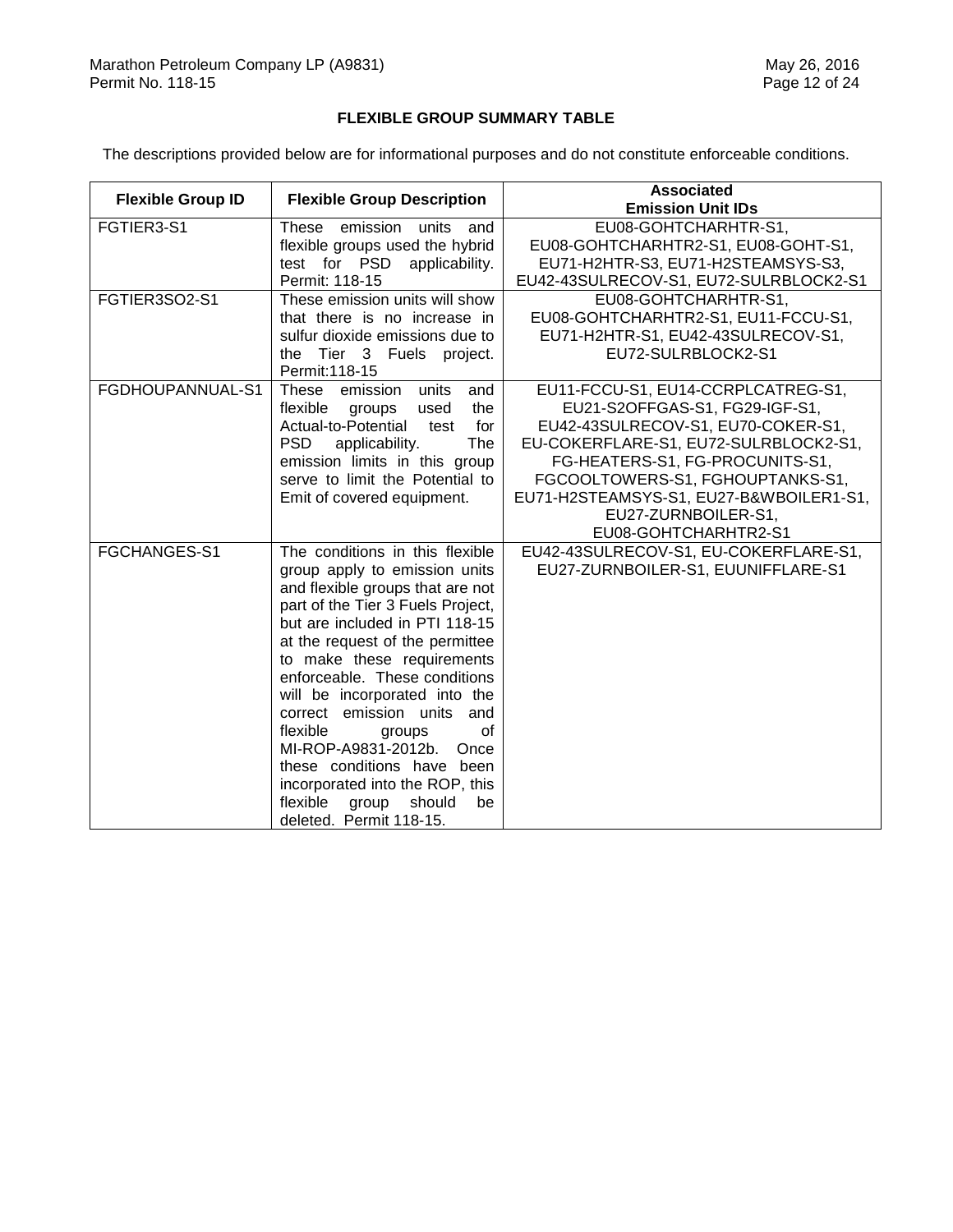## **The following conditions apply to: FGTIER3-S1**

 **DESCRIPTION:** These emission units and flexible groups used the hybrid test for PSD applicability for the Tier 3 Fuels Project. Permit: 118-15

**Emission Units:** EU08-GOHTCHARHTR-S1, EU08-GOHTCHARHTR2-S1, EU08-GOHT-S1, EU71-H2HTR-S1, EU71-H2STEAMSYS-S1, EU42-43SULRECOV-S1, EU72-SULRBLOCK2-S1

#### **POLLUTION CONTROL EQUIPMENT:** NA

## **I. EMISSION LIMITS**

NA

## **II. MATERIAL LIMITS**

NA

# **III. PROCESS/OPERATIONAL RESTRICTIONS**

NA

## **IV. DESIGN/EQUIPMENT PARAMETERS**

NA

## **V. TESTING/SAMPLING**

Records shall be maintained on file for a period of five years. **(R 336.1201(3))** 

NA

# **VI. MONITORING/RECORDKEEPING**

Records shall be maintained on file for a period of five years. **(R 336.1201(3))** 

- 1. Before beginning actual construction of the Tier 3 Fuels Project, the permittee shall document and maintain a record of the following information: **(R 336.2818(3)(a), R 336.2818(3)(f)(ii)** 
	- a. A description of the project.
	- b. Identification of the emissions unit or units whose emissions of a regulated new major source review pollutant may be affected by the project.
	- c. A description of the applicability test used to determine that the project is not a major modification for any regulated new source review pollutant, including the baseline actual emissions, the projected actual emissions, the amount of emissions excluded under R 336.2801(ll)(ii)(C) and an explanation for why such amount was excluded, and any netting calculations, if applicable.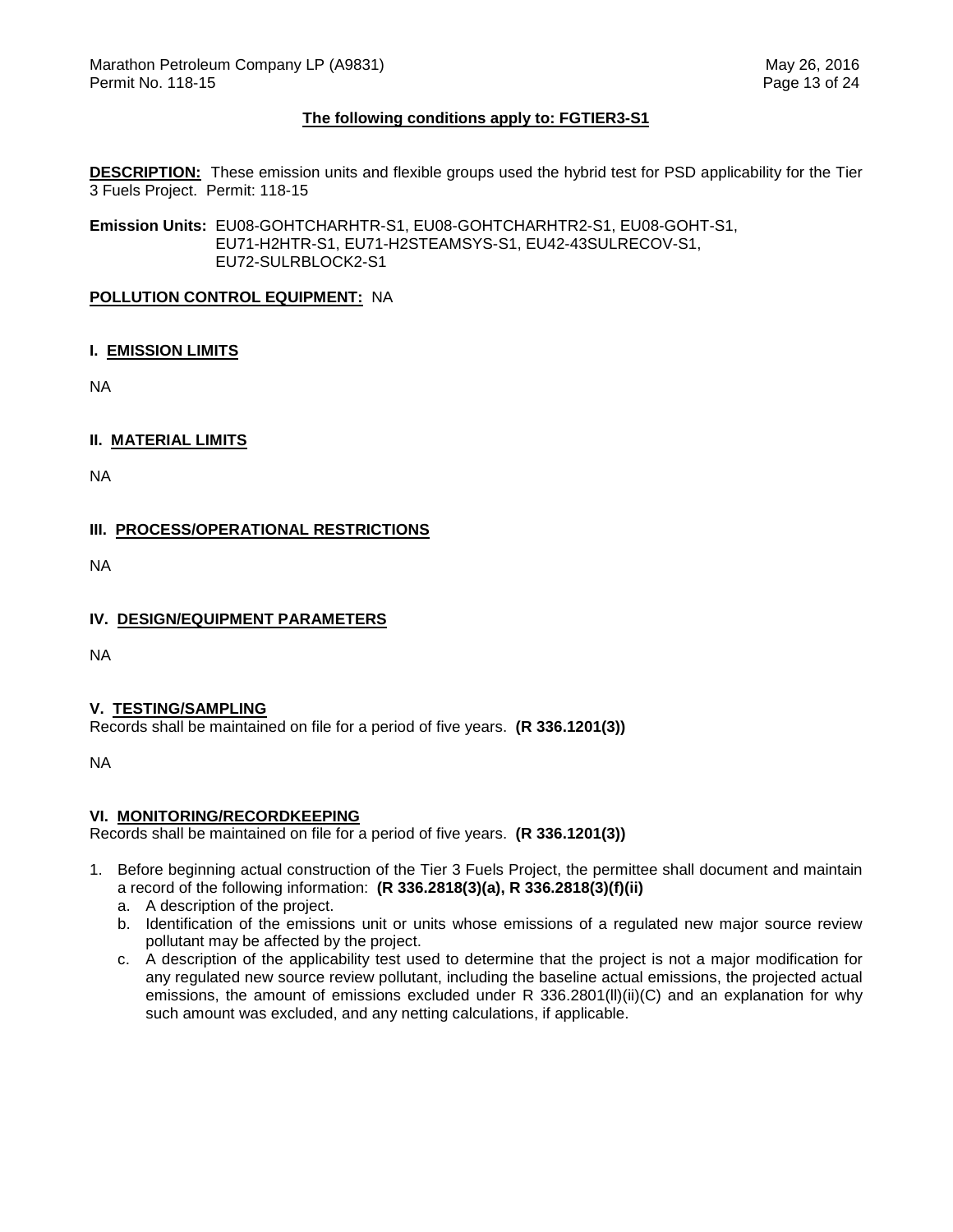- 2. Before beginning actual construction of the Tier 3 Fuels Project, the permittee shall document and maintain a record of the following information: **(R 336.2902(6)(a))** 
	- a. A description of the project.
	- b. Identification of the emissions unit or units whose emissions of a regulated new major source review pollutant may be affected by the project.
	- c. A description of the applicability test used to determine that the project is not a major modification for any regulated new source review pollutant, including the baseline actual emissions, the projected actual emissions, the amount of emissions excluded under R 336.2901(dd)(ii)(C) and an explanation for why such amount was excluded, and any netting calculations, if applicable.
- 3. The permittee shall calculate and keep records of the annual emissions of  $SO<sub>2</sub>$  from FGTIER3-S1 described in Appendix B, in tons per calendar year. Calculations and record keeping shall begin upon startup of EU08-GOHTCHARHTR2-S1 or the new reactor in EU08-GOHT-S1, whichever occurs first and shall continue for five (5) years. **(R 336.2902(6)(c))**

# **VII. REPORTING**

- 1. Within 30 days after completion of the installation, construction, reconstruction, relocation, or modification authorized by this Permit to Install, the permittee or the authorized agent pursuant to Rule 204, shall notify the AQD District Supervisor, in writing, of the date of completion of the activity. **(R 336.1201(7)(a))**
- 2. The permittee shall submit records of the annual emission of  $SO_2$  from FGTIER3-S1 described in Appendix B, in tons per calendar year, to the AQD Permit Section Supervisor within 60 days following the end of each reporting year if both the following occur:
	- a. The calendar year actual emission of  $SO_2$  exceed the baseline actual emissions (BAE) by a significant amount, and
	- b. The calendar year actual emissions differ from the pre-construction projection. The pre-construction projection is the sum of the projected actual emissions from each existing emission unit and the potential emissions from each new emission unit included in the Hybrid Applicability Test used for FGTIER3-S1.

 The report shall contain the name, address, and telephone number of the facility (major stationary source); the annual emissions as calculated pursuant to VI.3, and any other information the owner or operator wishes to include (i.e., an explanation why emissions differ from the pre-construction projection). **(R 336.2902(6)(e))** 

# **See Appendix B**

# **VIII. STACK/VENT RESTRICTIONS**

NA

# **IX. OTHER REQUIREMENTS**

NA

## **Footnotes:**

 $\overline{h}$ This condition is state only enforceable and was established pursuant to Rule 201(1)(b).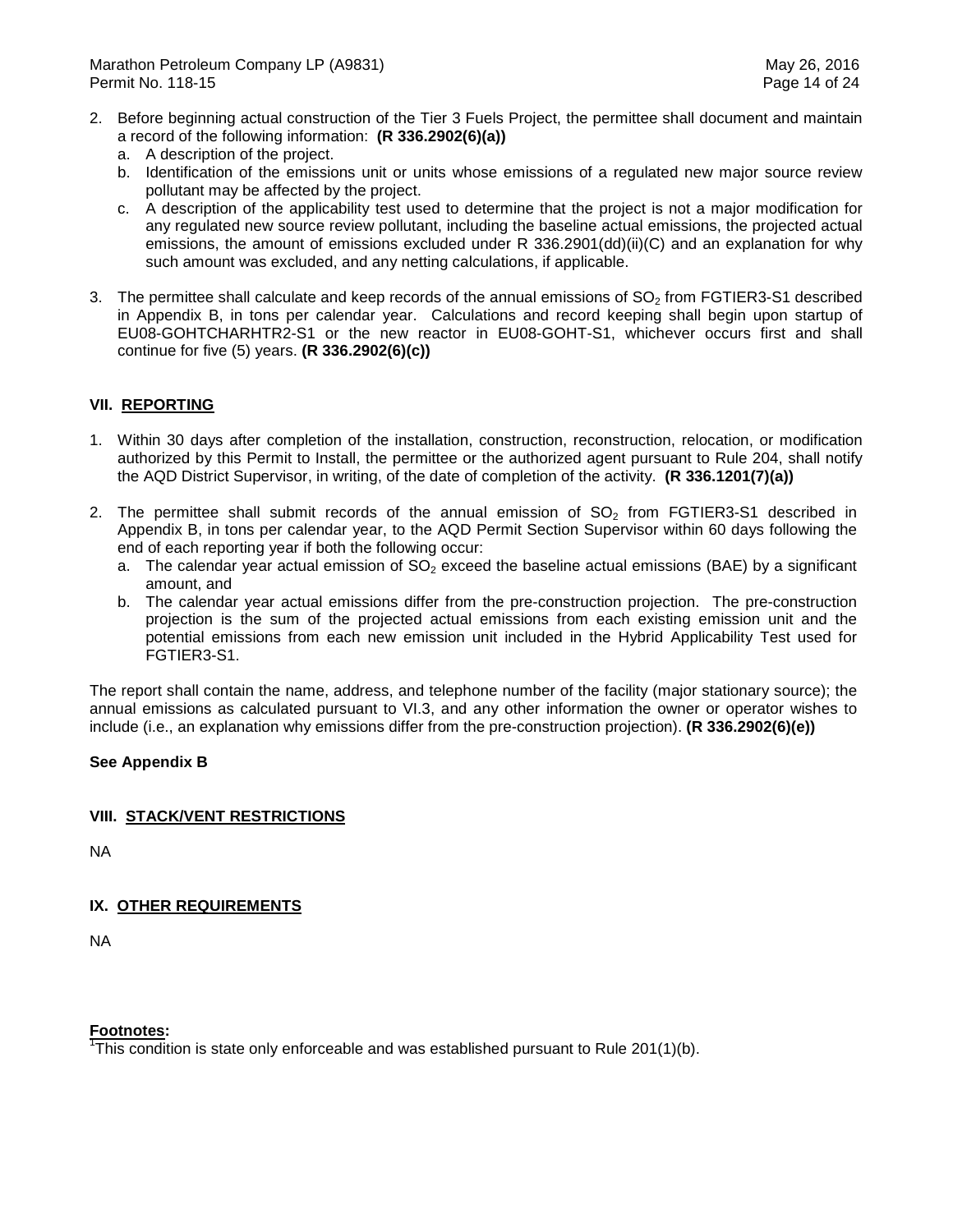## **The following conditions apply to: FGTIER3SO2-S1**

 **DESCRIPTION:** These emission units will show that there is no increase in sulfur dioxide emissions due to the Tier 3 Fuels project. Permit:118-15

**Emission Units:** EU08-GOHTCHARHTR-S1, EU08-GOHTCHARHTR2-S1, EU11-FCCU-S1, EU71-H2HTR-S1, EU42-43SULRECOV-S1, EU72-SULRBLOCK2-S1

## **POLLUTION CONTROL EQUIPMENT:** NA

## **I. EMISSION LIMITS**

| <b>Pollutant</b>   | Limit                   | Time Period /<br>OperatingScenario                                           | <b>Equipment</b> | Testing /<br><b>Monitoring</b><br><b>Method</b> | <b>Underlying</b><br>Applicable<br><b>Requirements</b> |
|--------------------|-------------------------|------------------------------------------------------------------------------|------------------|-------------------------------------------------|--------------------------------------------------------|
| 1. SO <sub>2</sub> | $88.0$ tpy <sup>3</sup> | Annual rolling average as<br>determined at the end of each<br>calendar month | FGTIER3SO2-S1    | SC VI.1                                         | R 336.1201(3)                                          |

## **II. MATERIAL LIMITS**

NA

# **III. PROCESS/OPERATIONAL RESTRICTIONS**

NA

# **IV. DESIGN/EQUIPMENT PARAMETERS**

NA

# **V. TESTING/SAMPLING**

Records shall be maintained on file for a period of five years. **(R 336.1201(3))** 

NA

## **VI. MONITORING/RECORDKEEPING**

Records shall be maintained on file for a period of five years. **(R 336.1201(3))** 

1. The permittee shall calculate and keep records of the annual emissions of  $SO<sub>2</sub>$  from FGTIER3SO2-S1 described in Appendix C, in tons per calendar year. Calculations and record keeping shall begin upon startup of EU08-GOHTCHARHTR2-S1 or the new reactor in EU08-GOHT-S1, whichever occurs first.<sup>3</sup> **(R 336.1201(3))**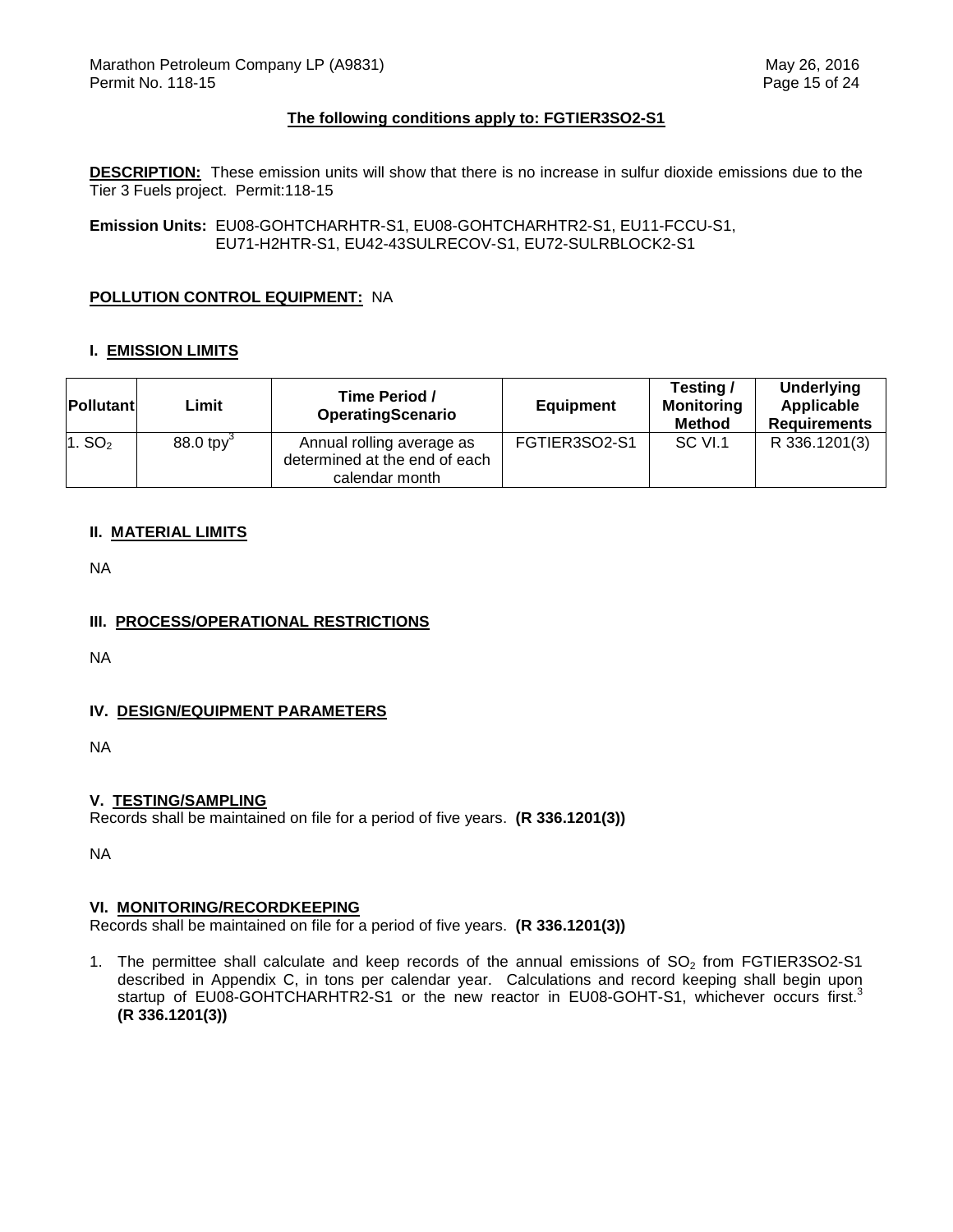Marathon Petroleum Company LP (A9831) Marathon Petroleum Company LP (A9831) Permit No. 118-15 Page 16 of 24

## **VII. REPORTING**

1. The permittee shall submit records of the annual emission of  $SO<sub>2</sub>$  from FGTIER3SO2-S1 described in Appendix C, in tons per calendar year, to the AQD Permit Section Supervisor within 60 days following the end of each reporting year. Reporting shall begin upon startup of EU08-GOHTCHARHTR2-S1 or the new reactor in EU08-GOHT-S1, whichever occurs first, and continue for five (5) years. The report shall contain the name, address, and telephone number of the facility (major stationary source); the annual emissions as calculated pursuant to VI.1, and any other information the owner or operator wishes to include.<sup>3</sup> **(R 336.1201(3))** 

## **VIII. STACK/VENT RESTRICTIONS**

NA

## **IX. OTHER REQUIREMENTS**

NA

## **Footnotes:**

 $\overline{h}$ This condition is state only enforceable and was established pursuant to Rule 201(1)(b).

 $3$ This condition is included at the request of the permittee.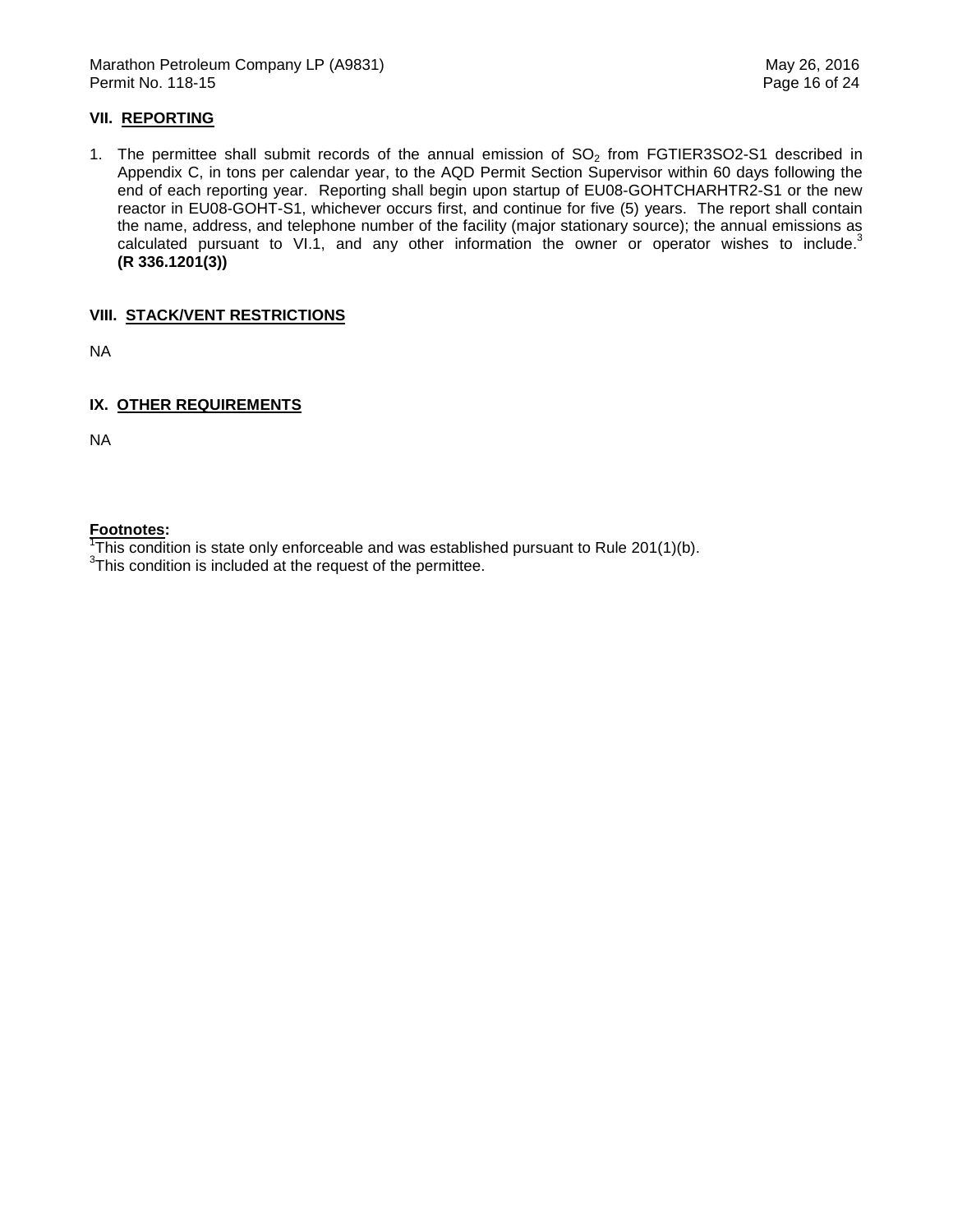## **The following conditions apply to: FGDHOUPANNUAL-S1**

 **DESCRIPTION:** These emission units and flexible groups used the Actual-to-Potential test for PSD applicability. The emission limits in this group serve to limit the Potential to Emit of covered equipment.

**Emission Units: Emission Units:** EU11-FCCU-S1, EU14-CCRPLCATREG-S1, EU21-S2OFFGAS-S1, FG29-IGF-S1, EU42-43SULRECOV-S1, EU70-COKER-S1, EU-COKERFLARE-S1, EU72-SULRBLOCK2-S1, FG-HEATERS-S1, FG-PROCUNITS-S1, FGCOOLTOWERS-S1, FGHOUPTANKS-S1, EU71-H2STEAMSYS-S1, EU27-B&WBOILER1-S1, EU27-ZURNBOILER-S1, EU08-GOHTCHARHTR2-S1

#### **POLLUTION CONTROL EQUIPMENT:** NA

#### **I. EMISSION LIMITS**

|             |                                                    |                                                  | Monitoring/                                                                                                                                                                                                                                                                                                                                                                                                                                                                                                                                                                                                          | <b>Underlying</b>                                                                                                       |
|-------------|----------------------------------------------------|--------------------------------------------------|----------------------------------------------------------------------------------------------------------------------------------------------------------------------------------------------------------------------------------------------------------------------------------------------------------------------------------------------------------------------------------------------------------------------------------------------------------------------------------------------------------------------------------------------------------------------------------------------------------------------|-------------------------------------------------------------------------------------------------------------------------|
|             |                                                    |                                                  |                                                                                                                                                                                                                                                                                                                                                                                                                                                                                                                                                                                                                      | <b>Applicable</b>                                                                                                       |
|             |                                                    |                                                  |                                                                                                                                                                                                                                                                                                                                                                                                                                                                                                                                                                                                                      | <b>Requirements</b>                                                                                                     |
|             |                                                    |                                                  |                                                                                                                                                                                                                                                                                                                                                                                                                                                                                                                                                                                                                      | R 336.1205,                                                                                                             |
| 122.2 tpy   |                                                    |                                                  |                                                                                                                                                                                                                                                                                                                                                                                                                                                                                                                                                                                                                      | R 336.2802,                                                                                                             |
|             |                                                    |                                                  |                                                                                                                                                                                                                                                                                                                                                                                                                                                                                                                                                                                                                      | 40 CFR 52.21                                                                                                            |
|             |                                                    |                                                  |                                                                                                                                                                                                                                                                                                                                                                                                                                                                                                                                                                                                                      | R 336.1205,                                                                                                             |
| 206.6 tpv   |                                                    |                                                  |                                                                                                                                                                                                                                                                                                                                                                                                                                                                                                                                                                                                                      | R 336.2802,                                                                                                             |
|             |                                                    |                                                  |                                                                                                                                                                                                                                                                                                                                                                                                                                                                                                                                                                                                                      | 40 CFR 52.21                                                                                                            |
|             |                                                    |                                                  |                                                                                                                                                                                                                                                                                                                                                                                                                                                                                                                                                                                                                      | R 336.1205,                                                                                                             |
|             |                                                    |                                                  |                                                                                                                                                                                                                                                                                                                                                                                                                                                                                                                                                                                                                      | R 336.2802,                                                                                                             |
|             |                                                    |                                                  |                                                                                                                                                                                                                                                                                                                                                                                                                                                                                                                                                                                                                      | 40 CFR 52.21                                                                                                            |
|             |                                                    |                                                  |                                                                                                                                                                                                                                                                                                                                                                                                                                                                                                                                                                                                                      | R 336.1205,                                                                                                             |
|             |                                                    |                                                  |                                                                                                                                                                                                                                                                                                                                                                                                                                                                                                                                                                                                                      | R 336.2802,                                                                                                             |
|             |                                                    |                                                  |                                                                                                                                                                                                                                                                                                                                                                                                                                                                                                                                                                                                                      | 40 CFR 52.21                                                                                                            |
| 300 tpy $3$ |                                                    |                                                  | SC VI.1                                                                                                                                                                                                                                                                                                                                                                                                                                                                                                                                                                                                              | R 336.1201(3)                                                                                                           |
|             |                                                    |                                                  |                                                                                                                                                                                                                                                                                                                                                                                                                                                                                                                                                                                                                      | R 336.1205,                                                                                                             |
| 251.5 tpy   |                                                    |                                                  | SC VI.1                                                                                                                                                                                                                                                                                                                                                                                                                                                                                                                                                                                                              | R 336.2802,                                                                                                             |
|             |                                                    |                                                  |                                                                                                                                                                                                                                                                                                                                                                                                                                                                                                                                                                                                                      | 40 CFR 52.21                                                                                                            |
|             |                                                    |                                                  |                                                                                                                                                                                                                                                                                                                                                                                                                                                                                                                                                                                                                      | R 336.1205,                                                                                                             |
|             |                                                    |                                                  |                                                                                                                                                                                                                                                                                                                                                                                                                                                                                                                                                                                                                      | R 336.2802,                                                                                                             |
|             |                                                    |                                                  |                                                                                                                                                                                                                                                                                                                                                                                                                                                                                                                                                                                                                      | 40 CFR 52.21                                                                                                            |
|             |                                                    |                                                  |                                                                                                                                                                                                                                                                                                                                                                                                                                                                                                                                                                                                                      | R 336.1205,                                                                                                             |
| 22.76 tpy   |                                                    |                                                  |                                                                                                                                                                                                                                                                                                                                                                                                                                                                                                                                                                                                                      | R 336.2802,                                                                                                             |
|             |                                                    |                                                  |                                                                                                                                                                                                                                                                                                                                                                                                                                                                                                                                                                                                                      | 40 CFR 52.21                                                                                                            |
|             |                                                    |                                                  |                                                                                                                                                                                                                                                                                                                                                                                                                                                                                                                                                                                                                      | R 336.1205,                                                                                                             |
|             |                                                    |                                                  |                                                                                                                                                                                                                                                                                                                                                                                                                                                                                                                                                                                                                      | R 336.2802,                                                                                                             |
|             |                                                    |                                                  |                                                                                                                                                                                                                                                                                                                                                                                                                                                                                                                                                                                                                      | 40 CFR 52.21                                                                                                            |
|             |                                                    |                                                  |                                                                                                                                                                                                                                                                                                                                                                                                                                                                                                                                                                                                                      | R 336.1205,                                                                                                             |
| 9.73 tpy    |                                                    |                                                  |                                                                                                                                                                                                                                                                                                                                                                                                                                                                                                                                                                                                                      | R 336.2802,                                                                                                             |
|             |                                                    |                                                  |                                                                                                                                                                                                                                                                                                                                                                                                                                                                                                                                                                                                                      | 40 CFR 52.21                                                                                                            |
|             | Limit<br>642 tpy<br>371 tpy<br>462 tpy<br>8.44 tpy | <b>Time Period/ Operating</b><br><b>Scenario</b> | <b>Equipment</b><br>Rolling 12-month time period *FGDHOUPANNUAL-S1<br>Rolling 12-month time period *FGDHOUPANNUAL-S1<br>Rolling 12-month time period *FGDHOUPANNUAL-S1<br>Rolling 12-month time period *FGDHOUPANNUAL-S1<br>Rolling 12-month time period *FGDHOUPANNUAL-S1<br>Rolling 12-month time period *FGDHOUPANNUAL-S1<br>Rolling 12-month time period *FGDHOUPANNUAL-S1<br>Rolling 12-month time period *FGDHOUPANNUAL-S1<br>Rolling 12-month time period *FGDHOUPANNUAL-S1<br>Rolling 12-month time period *FGDHOUPANNUAL-S1<br>Polling 12 month time period as determined at the end of each calendar month | <b>Testing</b><br><b>Method</b><br>SC VI.1<br>SC VI.1<br>SC VI.1<br>SC VI.1<br>SC VI.1<br>SC VI.1<br>SC VI.1<br>SC VI.1 |

\* Rolling 12-month time period as determined at the end of each calendar month.

 Limits on the units and processes put in place in this permit for the operation of the facility will not cause a combination of increases or decreases that would violate the netting conclusion.

# **II. MATERIAL LIMIT(S)**

NA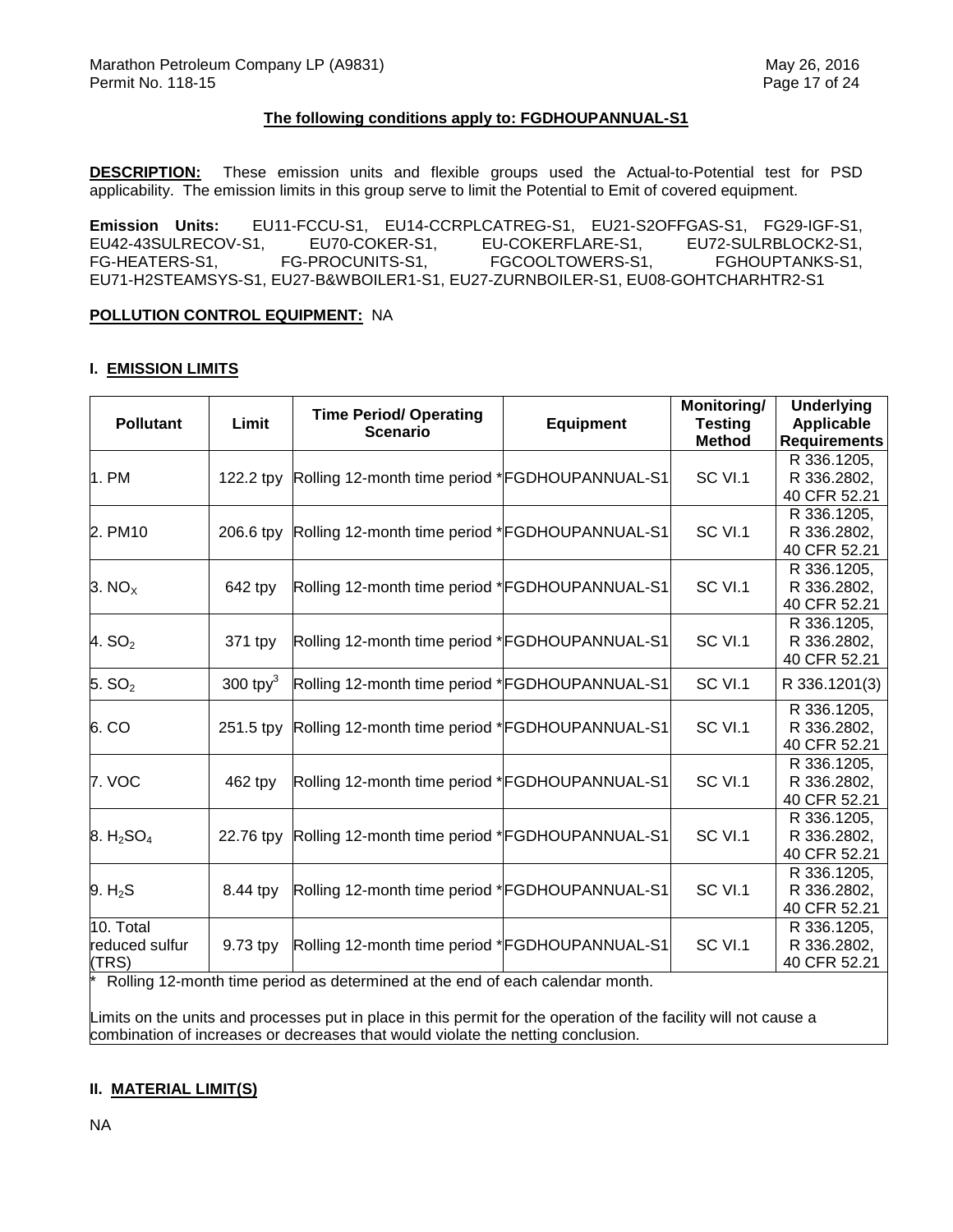#### **III. PROCESS/OPERATIONAL RESTRICTION(S)**

NA

## **IV. DESIGN/EQUIPMENT PARAMETER(S)**

NA

## **V. TESTING/SAMPLING**

Records shall be maintained on file for a period of five years. **(R 336.1213(3)(b)(ii))** 

NA

## **VI. MONITORING/RECORDKEEPING**

Records shall be maintained on file for a period of five years. **(R 336.1213(3)(b)(ii))** 

- 1. The permittee shall calculate the PM, PM10, NO<sub>X</sub>, SO<sub>2</sub>, CO, VOC, H<sub>2</sub>SO4, H<sub>2</sub>S, and TRS emission rates from FGDHOUPANNUAL-S1 monthly, for the preceding 12-month rolling time period, using a method acceptable to the AQD District Supervisor, considering the following. **(R 336.1205, R 336.2802, 40 CFR 52.21, 40 CFR Part 51 Appendix S)** 
	- a. For storage tanks, the permittee may maintain VOC,  $H_2S$ , and TRS emission calculations and monthly throughput records in lieu of performing monthly VOC,  $H_2S$ , and TRS calculations.
	- b. CO emissions during periods of startup, shutdown, and malfunction for each emission unit in FG-HEATERS-S1 without a CO CEMS shall be calculated at 400 ppmv at 3 percent excess oxygen. For each emission unit in FG-HEATERS-S1 without a CO CEMS, for which the permittee has collected CO emissions data during startup, shutdown and malfunction periods from representative process heaters, the permittee may, after submitting a demonstration to the AQD District Supervisor that the emission data is representative, use the representative process heater data for calculating the CO emission rate from that emission unit.
	- c. VOC,  $H_2S$ , and TRS emissions from cooling towers shall be calculated for periods of leaks of process fluids into the cooling water.
	- d.  $H_2S$  and TRS emissions from EU72-SULRBLOCK2-S1 shall include the emissions resulting from non-operation of the sulfur pit degassing system.
	- e. Fugitive emissions from all components that may leak, such as those addressed in leak detection and repair programs.
	- f.  $H_2S$  and TRS emissions from sulfur recovery and loading operations.
	- g. All emission calculations shall include emissions from startups, shutdowns, and malfunctions.
	- h. The data obtained from the sulfur content sampling program for various sulfur laden products and process streams.
	- i. Emissions resulting from the steam to hydrocarbon ration not being maintained at the appropriate level for each flare.

# **VII. REPORTING**

 1. Within 30 days after completion of the installation, construction, reconstruction, relocation, or modification authorized by this Permit to Install, the permittee or the authorized agent pursuant to Rule 204, shall notify the AQD District Supervisor, in writing, of the date of completion of the activity. Completion of the installation, construction, reconstruction, relocation, or modification is considered to occur not later than 180 days after the start-up of EU70-COKER-S1. **(R 336.1216(1), R 336.1201(7)(a))**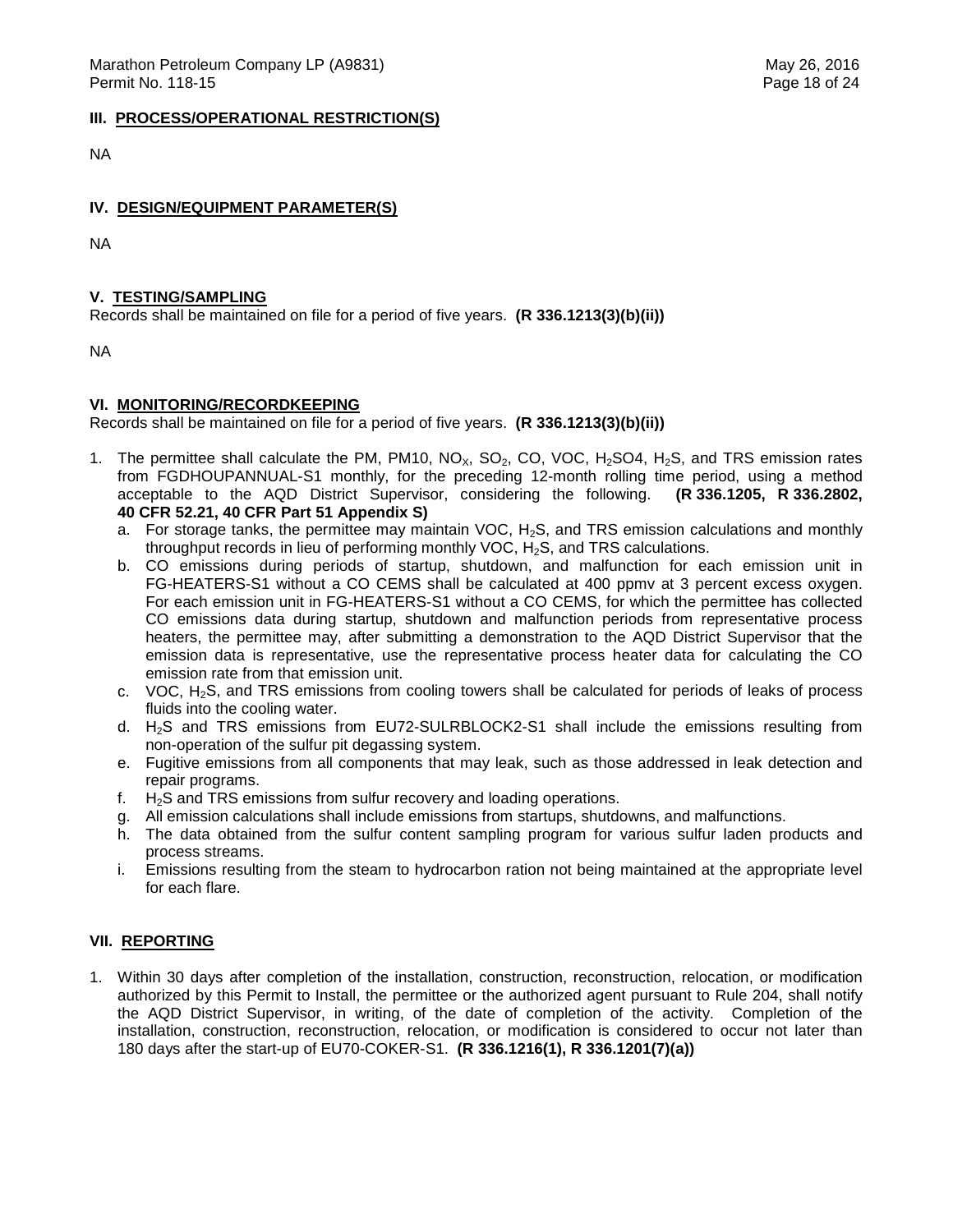## **VIII. STACK/VENT RESTRICTION(S)**

NA

## **IX. OTHER REQUIREMENT(S)**

1. NA

 Footnotes:<br><sup>1</sup>This condition is state only enforceable and was established pursuant to Rule 201(1)(b).<br><sup>2</sup>This condition is federally enforceable and was established pursuant to Rule 201(1)(a).<br><sup>3</sup>This condition is include

- 
-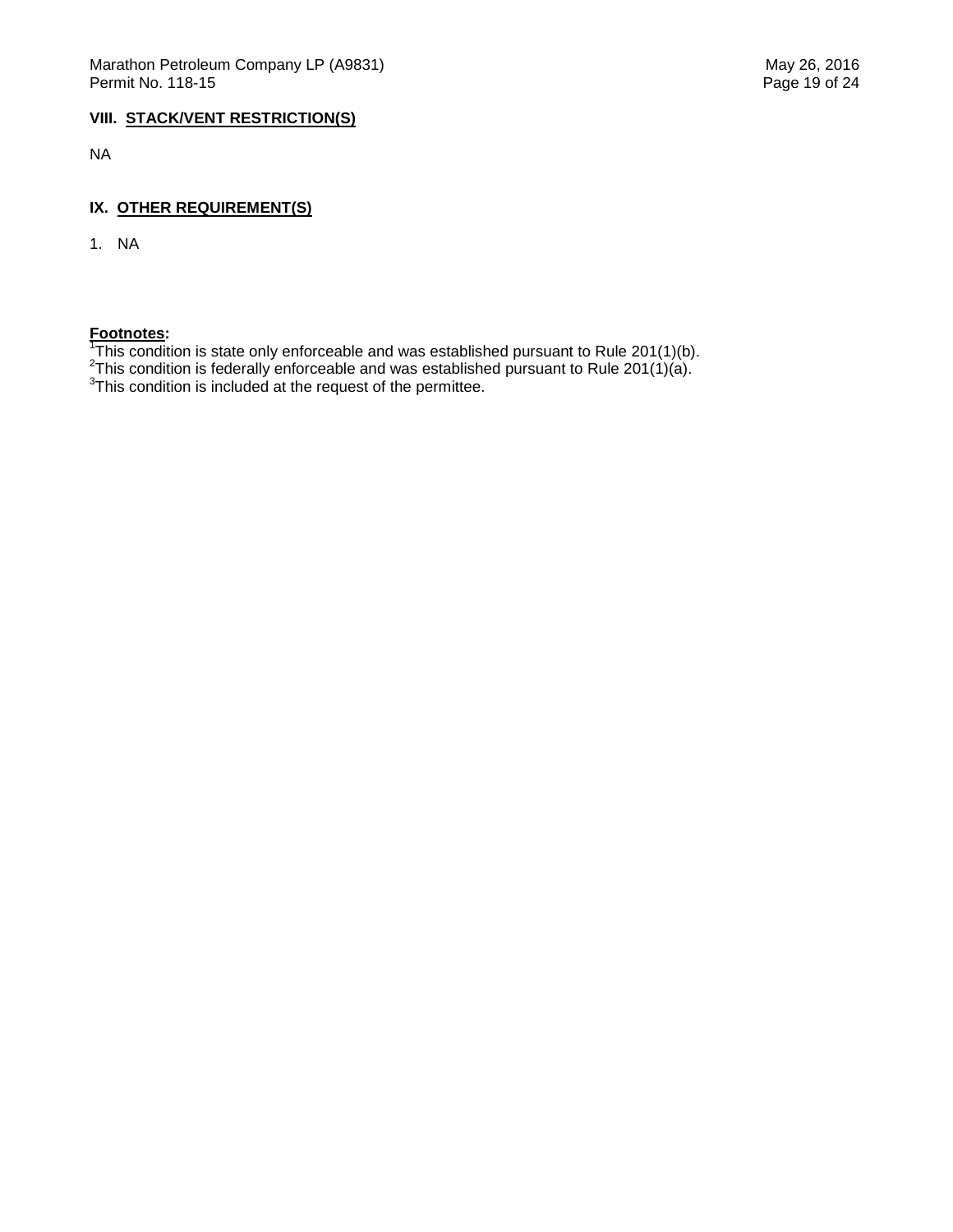#### **The following conditions apply Source-Wide to: FGCHANGES-S1**

 **DESCRIPTION:** The conditions in this flexible group apply to emission units and flexible groups that are not part of the Tier 3 Fuels Project, but are included in PTI 118-15 at the request of the permittee to make these requirements enforceable. These conditions will be incorporated into the correct emission units and flexible groups of MI-ROP-A9831-2012b. Once these conditions have been incorporated into the ROP, this flexible group should be deleted.

**Emission Units:** EU42-43SULRECOV-S1, EU-COKERFLARE-S1, EU27-ZURNBOILER-S1, EUUNIFFLARE-S1

#### **I. EMISSION LIMITS**

The following condition applies to EU27-ZURNBOILER-S1:

| <b>Pollutant</b>              | Limit                                          | Time Period /<br><b>Operating</b><br><b>Scenario</b>                                                              | <b>Equipment</b> | Testing /<br><b>Monitoring</b><br><b>Method</b> | <b>Underlying</b><br>Applicable<br><b>Requirements</b> |
|-------------------------------|------------------------------------------------|-------------------------------------------------------------------------------------------------------------------|------------------|-------------------------------------------------|--------------------------------------------------------|
| $\mathsf{1.}$ NO $\mathsf{x}$ | $0.08$ lb/MMBT $\overline{U}^{3,\overline{a}}$ | Annual rolling average<br>as determined at the end EU27-ZURNBOILER-S1<br>of each calendar month                   |                  | SC VI.1                                         | R 336.1201(3)                                          |
| whichever occurs first.       |                                                | <sup>8</sup> This emission limit applies upon startup of EU08-GOHTCHARHTR2-S1 or the new reactor in EU08-GOHT-S1, |                  |                                                 |                                                        |

## **II. MATERIAL LIMITS**

NA

## **III. PROCESS/OPERATIONAL RESTRICTIONS**

NA

## **IV. DESIGN/EQUIPMENT PARAMETERS**

The following condition applies to EU42-43SULRECOV-S1:

 1. The permittee shall equip and maintain the EU42-43SULRECOV-S1 sulfur pit with a properly operating system to capture and remove vapors from the sulfur pit. Installation shall be completed prior to startup of EU08-GOHTCHARHTR2-S1 or the new reactor in EU08-GOHT-S1, whichever occurs first. Gases captured and removed from the sulfur pit shall be returned to the inlet of EU42-43SULRECOV-S1 or routed to the thermal oxidizer.<sup>3</sup>**(R 336.1201(3))** 

The following conditions apply to EU27-ZURNBOILER-S1:

- 2. The permittee shall not operate EU27-ZURNBOILER-S1 unless the low NOx burners are installed and operating properly. Installation shall be completed prior to startup of EU08-GOHTCHARHTR2-S1 or the new reactor in EU08-GOHT-S1, whichever occurs first.<sup>3</sup> (R 336.1201(3))
- 3. The permittee shall install a flue gas recirculation system on EU27-ZURNBOILER-S1 to meet the emission limit in SC I.1 above. Installation shall be completed prior to startup of EU08-GOHTCHARHTR2-S1 or the new reactor in EU08-GOHT-S1, whichever occurs first. The flue gas recirculation system shall be operated and maintained in a manner consistent with the manufacturer's guidelines.<sup>3</sup> (R 336.1201(3))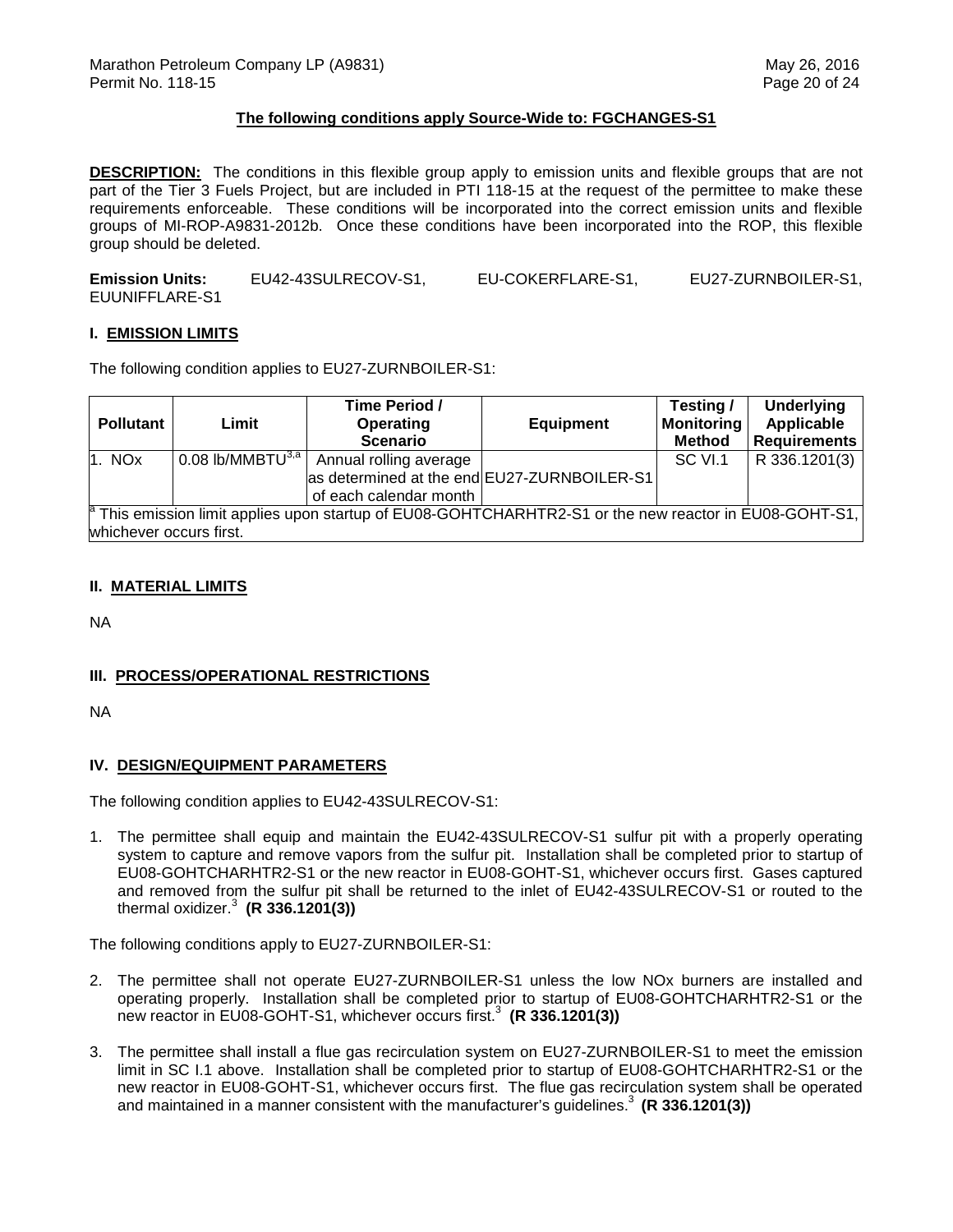The following condition applies to EU-UNIFFLARE-S1 and should be included in FG-FLARES-S1 in MI-ROP-A9831-2012b:

 4. The permittee shall install a flare gas recovery system upstream of EU-UNIFFLARE-S1 to recover and route flare gas to the refinery fuel gas treatment system. The installation shall be completed by June 30, 2016. $3$ **(R 336.1201(3))** 

 The following condition applies to EU-COKERFLARE-S1 and should be included in EU-COKERFLARE-S1 in MI-ROP-A9831-2012b:

 5. The permittee shall install additional flare gas recovery capacity upstream of EU-COKERFLARE-S1 to recover and route flare gas to the fuel gas treatment system. The installation shall be completed by December 31, 2018.3 **(R 336.1201(3))** 

## **V. TESTING/SAMPLING**

Records shall be maintained on file for a period of five years. **(R 336.1201(3))** 

NA

## **VI. MONITORING/RECORDKEEPING**

Records shall be maintained on file for a period of five years. **(R 336.1201(3))** 

NA

 **VII. REPORTING** 

NA

## **VIII. STACK/VENT RESTRICTIONS**

NA

# **IX. OTHER REQUIREMENTS**

NA

## **Footnotes:**

 $\overline{h}$ This condition is state only enforceable and was established pursuant to Rule 201(1)(b).

 $3$ This condition is included at the request of the permittee.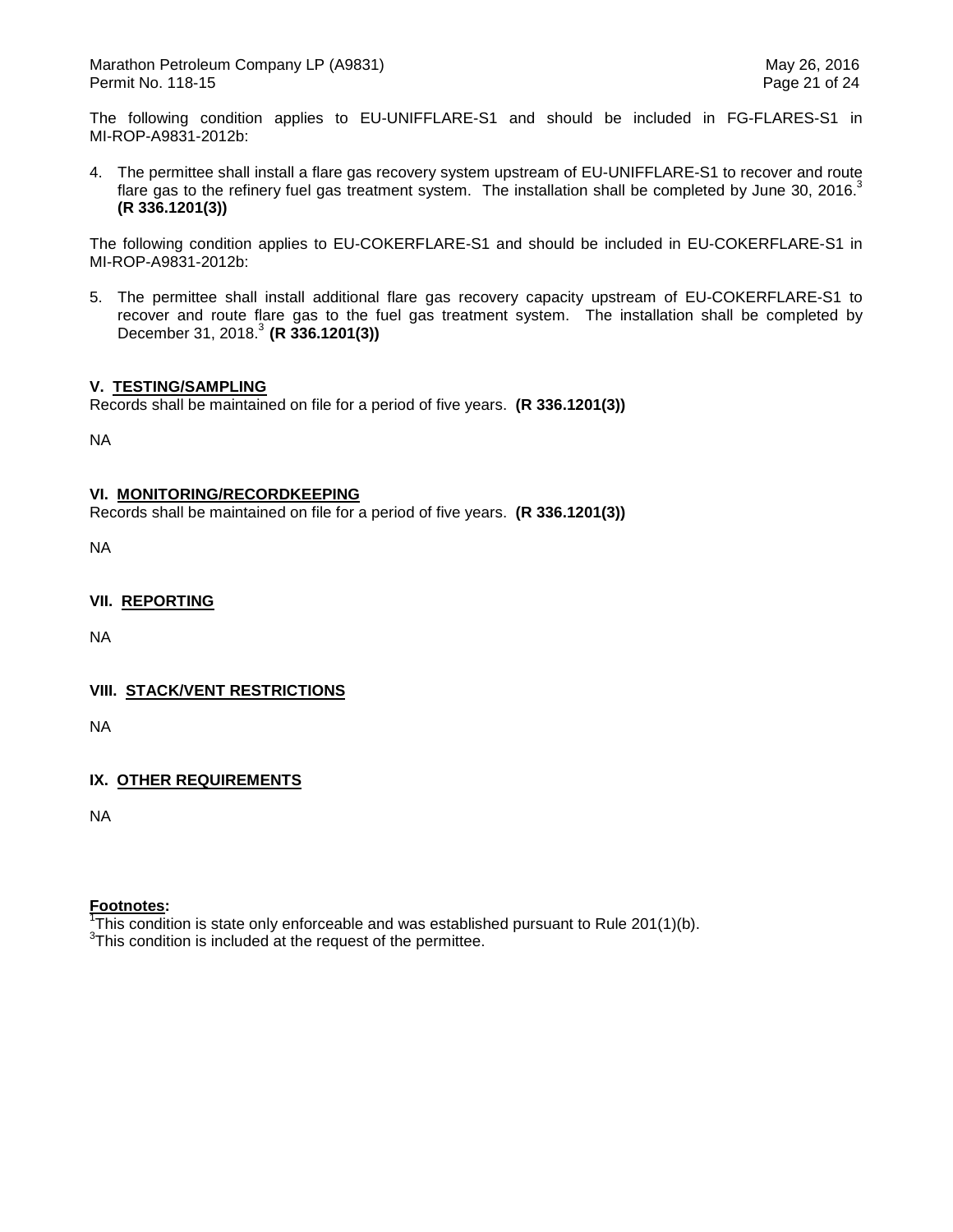## **APPENDIX A**

# **NOx and O2 Monitoring**

#### *Continuous Emission Monitoring System (CEMS) Requirements*

- $1<sub>1</sub>$  Monitoring Plan to the AQD, for review and approval. The Monitoring Plan shall include drawings or specifications showing proposed locations and descriptions of the required CEMS. Within 30 calendar days after commencement of trial operation, the permittee shall submit two copies of a
- $2.$  a complete test plan for the CEMS to the AQD for approval. 2. Within 150 calendar days after commencement of trial operation, the permittee shall submit two copies of
- $3<sub>1</sub>$  installation and testing of the CEMS. Within 180 calendar days after commencement of trial operation, the permittee shall complete the
- $\overline{4}$ . report demonstrating the CEMS complies with the requirements of the corresponding Performance Specifications (PS) in the following table. Within 60 days of completion of testing, the permittee shall submit to the AQD two copies of the final

| <b>Pollutant</b> | <b>Applicable PS</b> |  |  |
|------------------|----------------------|--|--|
|                  |                      |  |  |
|                  |                      |  |  |
|                  | 4 or 4A              |  |  |

- 5. The span value for NOx shall be 2.0 times the lowest emission standard or as specified in the federal regulations.
- 6. The span value for CO shall be 50 ppmv.
- $7.$  forth in 40 CFR 60.13 and the applicable PS of Appendix B to 40 CFR Part 60. The CEMS shall be installed, calibrated, maintained, and operated in accordance with the procedures set
- 8. forth in Appendix F of 40 CFR Part 60. Within 30 days following the end of each calendar quarter, the permittee shall submit the results to the AQD in the format of the data assessment report (Figure 1, Appendix F). Each calendar quarter, the permittee shall perform the Quality Assurance Procedures of the CEMS set
- 9. report (EER) and summary report in an acceptable format to the AQD, within 30 days following the end of each calendar quarter. The Summary Report shall follow the format of Figure 1 in 40 CFR 60.7(d). The EER shall include the following information: In accordance with 40 CFR 60.7(c) and (d), the permittee shall submit two copies of an excess emission
	- a. A report of each exceedance above the limits specified in the conditions of this permit. This includes the date, time, magnitude, cause and corrective actions of all occurrences during the reporting period.
	- b. A report of all periods of CEMS downtime and corrective action.
	- c. A report of the total operating time of the emission unit during the reporting period.
	- d. A report of any periods that the CEMS exceeds the instrument range.
	- e. If no exceedances or CEMS downtime occurred during the reporting period, the permittee shall report that fact.

 The permittee shall keep all monitoring data on file for a period of at least five years and make them available to the AQD upon request.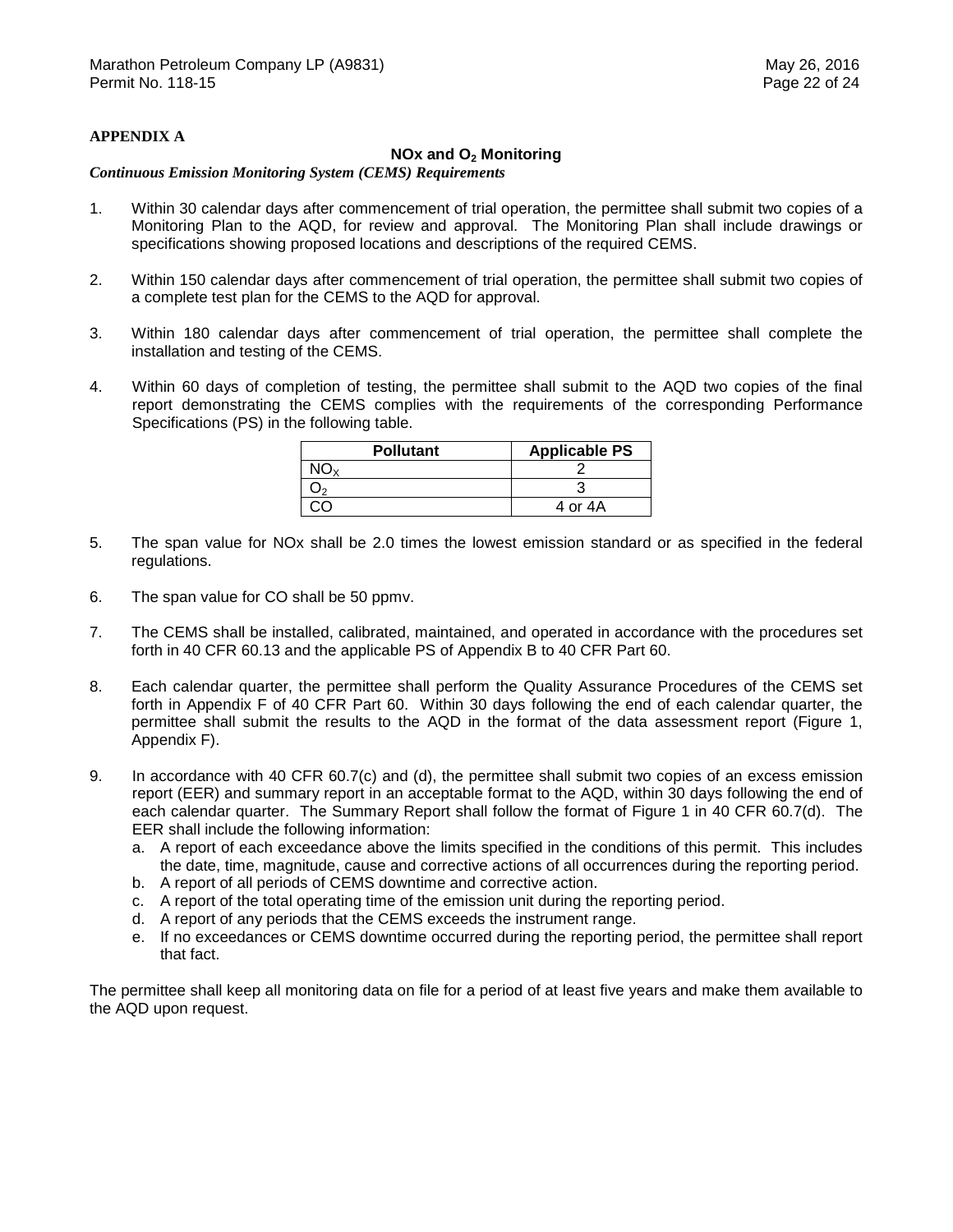## **Recordkeeping Provisions for Source Using Actual to Projected-Actual Applicability Test APPENDIX B**:

 All information in this Appendix shall be maintained pursuant to R 336.2902(6) for five years after the start-up of EU08-GOHTCHARHTR2-S1 or the new reactor in EU08-GOHT-S1, whichever occurs first, and shall be made available to the Department upon request.

- A. Project Description: The Tier 3 Fuels Project will allow the facility to produce gasoline with a lower sulfur content that will comply with the US EPA Tier 3 standard. This project includes installation of a second gasoil hydrotreater charge heater (EU08-GOHTCHARHTR2-S1) and a second reactor in the gasoil hydrotreater process unit (EU08-GOHT-S1). The project also may result in emission changes for some existing emission units (EU08-GOHTCHARHTR-S1, EU71-H2HTR-S1, EU71-H2STEAMSYS-S1, EU42- 43SULRECOV-S1, and EU72-SULRBLOCK2-S1)
- B. Applicability Test Description: For all new emission units, the increase in actual emissions from the project is based on the actual-to-potential test. For existing emission units, the actual emissions increase due to the project was based on the actual-to-projected actual test.
- C. Emission Projections

F

Table C

|                                                     |                  | <b>Emissions (tpy)</b>    |                                         |                 |                            |                                                                                                                                                                                                                                                                                    |
|-----------------------------------------------------|------------------|---------------------------|-----------------------------------------|-----------------|----------------------------|------------------------------------------------------------------------------------------------------------------------------------------------------------------------------------------------------------------------------------------------------------------------------------|
| <b>Emission</b><br>Unit/Flexible<br><b>Group ID</b> | <b>Pollutant</b> | <b>Baseline</b><br>Actual | Projected<br><b>Actual</b> <sup>a</sup> | <b>Excluded</b> | Project<br><b>Increase</b> | <b>Reason for Exclusion</b>                                                                                                                                                                                                                                                        |
| FGTIER3-S1                                          | SO <sub>2</sub>  | 57.53                     | 64.14                                   | 12.2            | 3.63                       | <b>Excluded emissions are</b><br>emissions due to product<br>demand growth that are<br>unrelated to the project and that<br>the existing equipment was<br>capable of accommodating.<br>Emissions are based on CEMS<br>data, emission test data, and<br>production/throughput data. |

a. This includes the potential to emit for the new heater, EU08-GOHTCHARHTR2-S1.

## D. Actual Emissions

Table D

| <b>Emissions (tpy)</b>                                        |                 |                                  |               |                 |                                   |                             |
|---------------------------------------------------------------|-----------------|----------------------------------|---------------|-----------------|-----------------------------------|-----------------------------|
| <b>Emission</b><br>Unit/Flexible Pollutant<br><b>Group ID</b> |                 | <b>Baseline</b><br><b>Actual</b> | <b>Actual</b> | <b>Excluded</b> | <b>Project</b><br><b>Increase</b> | <b>Reason for Exclusion</b> |
| <b>FGTIER3-S1</b>                                             | SO <sub>2</sub> | 57.53                            |               |                 |                                   |                             |